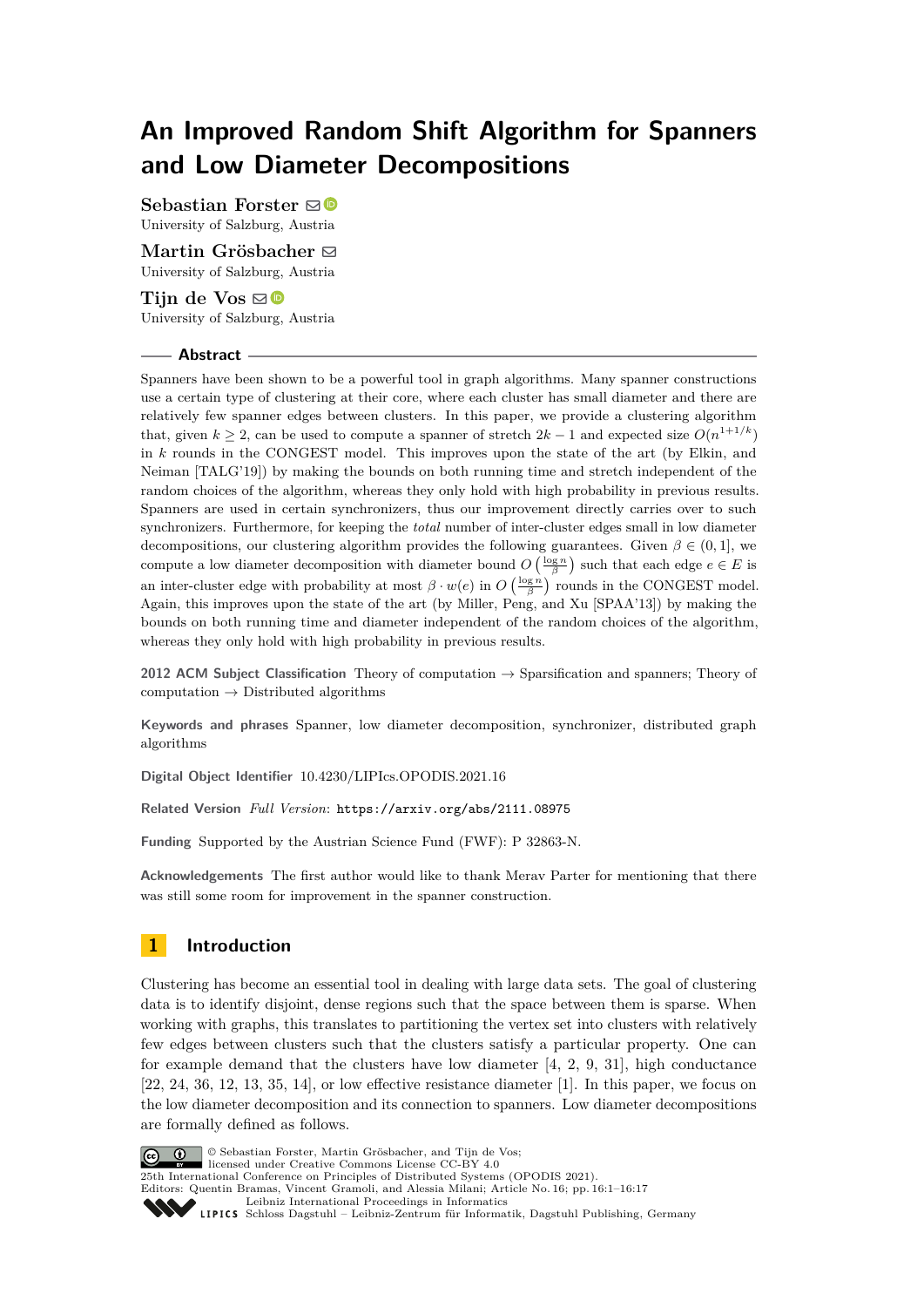**• Definition 1.** Let  $G = (V, E)$  be a weighted graph. A probabilistic  $(\beta, \delta)$ -low diameter decomposition *of G is a partition of the vertex set V into subsets*  $V_1, \ldots, V_l$ *, called* clusters*, such that*

- *each cluster*  $V_i$  *has* strong diameter *at most*  $\delta$ , *i.e.*,  $d_{G[V_i]}(u, v) \leq \delta$  *for all*  $u, v \in V_i^1$  $u, v \in V_i^1$ ,
- *the probability that an edge*  $e \in E$  *is an* inter-cluster edge *is at most*  $\beta \cdot w(e)$ *, i.e., for* ÷.  $e = (u, v)$ *, the probability that*  $u \in V_i$  *and*  $v \in V_j$  *for*  $i \neq j$  *is at most*  $\beta \cdot w(u, v)$ *.*

In an unweighted graph, another typical definition of the low diameter decomposition replaces the second condition with an upper bound on the number of inter-cluster edges [\[31\]](#page-15-0). In this fashion, a probabilistic low diameter decomposition has *O*(*βm*) inter-cluster edges in expectation.

Originally, low diameter decompositions were developed for distributed models, where they have been proven useful by reducing communication significantly in certain situations [\[4,](#page-14-0) [6\]](#page-14-7). Later, they also have shown to be fruitful in other models; they have been applied in shortest path approximations [\[15\]](#page-14-8), cut sparsifiers [\[27\]](#page-15-5), and tree embeddings with low stretch [\[2,](#page-14-1) [9,](#page-14-2) [10\]](#page-14-9).

The clustering technique used for computing low diameter decompositions has implicitly been used to develop sparse spanners [\[11,](#page-14-10) [30,](#page-15-6) [17\]](#page-15-7) and synchronizers [\[4,](#page-14-0) [7\]](#page-14-11). The main idea is to create the clusters, and add some, but not all, of the inter-cluster edges. In a sense, the inter-cluster edges are sparsified. We formalize this concept as follows.

**• Definition 2.** Let  $G = (V, E)$  be an unweighted graph. A sparsified  $(\zeta, \delta)$ -low diameter decomposition of G is a partition of the vertex set V into subsets  $V_1, \ldots, V_l$ , called clusters, *together with a set of edges*  $F \subseteq E$  *such that* 

- *each cluster*  $V_i$  *has* strong diameter *at most*  $\delta$ , *i.e.*,  $d_{G[V_i]}(u, v) \leq \delta$  *for all*  $u, v \in V_i$ ;
- *for every edge, one of its endpoints has an edge from F into the cluster of the other endpoint, i.e.,*  $\forall e = (u, v) \in E$ *, we have either*  $(u', v) \in F$  *for some*  $u' \in C_u$  *or*  $(u, v') \in F$ *for some*  $v' \in C_v^2$  $v' \in C_v^2$ .

 $|F| \leq \zeta$ *.* 

*Moreover, we say that a sparsified*  $(\zeta, \delta)$ *-low diameter decomposition is* tree-supported *if for each cluster*  $V_i$  *we have a cluster center*  $c_i \in V_i$  *and a tree of height at most*  $\delta/2$  *spanning the cluster. All these trees together are called the* support-forest*.*

Our main result is a clustering algorithm that produces a sparsified low diameter decomposition.

<span id="page-1-2"></span> $\blacktriangleright$  **Theorem 3.** There exists an algorithm, such that for each unweighted graph  $G = (V, E)$  and *parameter*  $k > 2$  *it outputs a tree-supported sparsified*  $(\zeta, 2k - 2)$ *-low diameter decomposition, with*  $\zeta = O(n^{1+1/k})$  *in expectation. The algorithm runs in k rounds in the CONGEST model,* and in  $O(k \log^* n)$  depth and  $O(m)$  work in the PRAM model.

An important feature of this result is that the bounds on the strong diameter and number of rounds are not probabilistic; they are independent of the random choices in the algorithm. We show two applications of this theorem: constructing spanners and constructing synchronizers.

<span id="page-1-0"></span><sup>&</sup>lt;sup>1</sup> For  $U \subset V$ , we write  $G[U]$  for the graph induced by *U*, i.e.,  $G[U] := (U, U \times U \cap E)$ .

<span id="page-1-1"></span><sup>&</sup>lt;sup>2</sup> For  $v \in V$ , we write  $C_v$  for the cluster containing *v*.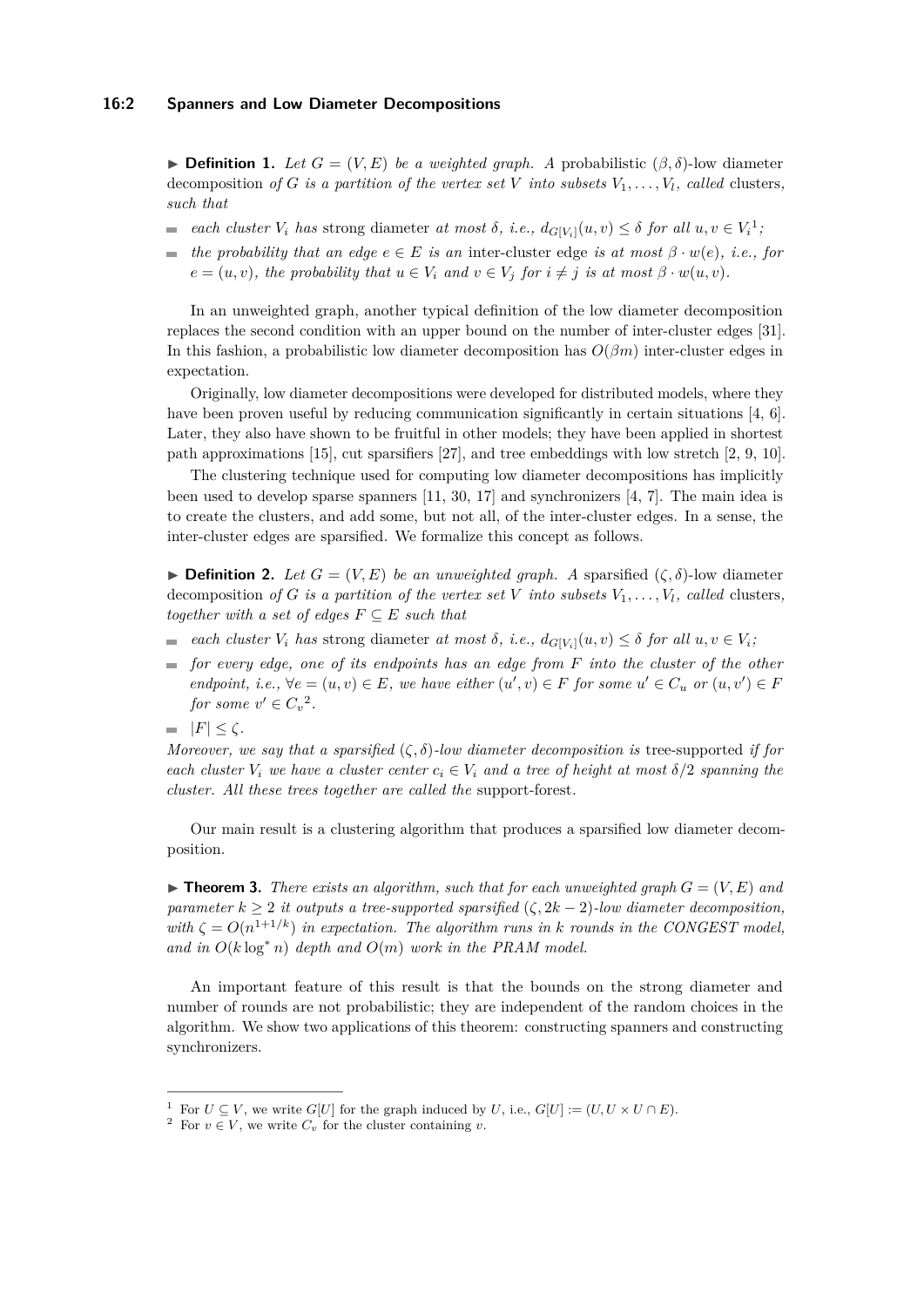#### **S. Forster, M. Grösbacher, and T. de Vos 16:3** 16:3

**Spanners.** Given a graph  $G = (V, E)$ , we say that  $H \subseteq G$  is a *spanner* of stretch  $\alpha$ , if  $d_H(u, v) \leq \alpha \cdot d_G(u, v)$ , for every  $u, v \in V$ . It is straightforward that a tree-supported sparsified  $(\zeta, 2k - 2)$ -low diameter decomposition gives a spanner of size  $\zeta + n$  and stretch  $2k - 1$ , for details we refer to Section [3.1.](#page-9-0) This gives us the following corollary.

<span id="page-2-0"></span> $\triangleright$  **Corollary 4.** *There exists an algorithm, such that for each unweighted graph*  $G = (V, E)$ *and parameter*  $k \geq 2$  *it outputs a spanner H of stretch*  $2k - 1$ *. The expected size of H is at most*  $O(n^{1+1/k})$ *. The algorithm runs in k rounds in the CONGEST model, and in O* (*k* log<sup>∗</sup> *n*) *depth and O*(*m*) *work in the PRAM model.*

Spanners themselves have been useful in computing approximate shortest paths [\[5,](#page-14-12) [16\]](#page-15-8), distance oracles and labeling schemes [\[38,](#page-15-9) [32\]](#page-15-10), and routing [\[33\]](#page-15-11). A simple greedy algorithm [\[3\]](#page-14-13) gives a spanner of stretch  $2k-1$  and of size  $O(n^{1+1/k})$ , which is an optimal trade-off under the girth conjecture [\[18\]](#page-15-12). However, its fastest known implementation in the RAM model takes  $O(kn^{2+1/(2k+1)})$  time [\[34\]](#page-15-13). Halperin and Zwick [\[23\]](#page-15-14) gave a linear-time algorithm to construct spanners with an optimal trade-off for unweighted graphs in the RAM model. However, this algorithm does not adapt well to distributed and parallel models of computation. This problem can be overcome by exploiting the aforementioned relation with sparsified low diameter decompositions. This was (implicitly) done by Baswana and Sen [\[11\]](#page-14-10), who provide an algorithm that computes a spanner of stretch  $2k - 1$  and of size  $O(kn^{1+1/k})$  in  $O(k)$ rounds. The state of the art is by Elkin and Neiman [\[17\]](#page-15-7), which builds off [\[30\]](#page-15-6), and is also based on low diameter decompositions. They provide an algorithm that with probability 1 − 1/c computes a  $(2k - 1)$ -spanner of expected size  $O(c^{1/k}n^{1+1/k})$  in *k* rounds. Standard techniques of boosting the failure probability to something inverse polynomial (or "with high probability") will require a logarithmic overhead. Alternatively, one can view the algorithm of Elkin and Neiman as an algorithm that outputs an  $\alpha$ -spanner of expected size  $O(c^{1/k}n^{1+1/k})$ in  $O(\alpha)$  rounds, such that with probability  $1 - 1/c$  we have that  $\alpha = 2k - 1$ .

Corollary [4](#page-2-0) improves on the result of Elkin and Neiman by making the bounds on the stretch and the running time independent of the random choices in the algorithm. In particular, the algorithm of Elkin-Neiman involves sampling vertex values from an exponential distribution. The exponential distribution introduces an (as we show) unnecessary amount of randomness; we demonstrate that the geometric distribution suffices. We replace the extra random bits the exponential distribution provides by a tie-breaking rule on the vertex IDs, which we believe contributes to a more intuitive construction.

**Synchronizers.** The second application of Theorem [3](#page-1-2) is in constructing synchronizers in the CONGEST model. A synchronizer gives a procedure to run a synchronous algorithm on an asynchronous network. More precisely, the goal is to run any synchronous  $R(n)$ -round *M*(*n*)-message complexity CONGEST model algorithm on an asynchronous network with minimal time and message overhead. The first results on synchronizers are by Awerbuch [\[4\]](#page-14-0), called synchronizers  $\alpha$ ,  $\beta$ , and  $\gamma$ . Subsequently, these results were improved by Awerbuch and Peleg [\[8\]](#page-14-14), and Awerbuch et al. [\[7\]](#page-14-11), both having  $O(R(n)\log^3 n)$  time and  $O(M(n)\log^3 n)$ message complexity.

<span id="page-2-1"></span>The synchronizer  $\gamma$  from [\[4\]](#page-14-0) essentially consists of running a combination of the simple synchronizers  $\alpha$  and  $\beta$  on a sparsified  $(\zeta, \delta)$ -low diameter decompositions. In that case, the bound  $\zeta$  on the sparsified inter-cluster edges goes into the bound for the communication overhead of the synchronizer and the strong diameter bound  $\delta$  goes into the bound for the time overhead of the synchronizer. Applying synchronizer *γ* on our clustering, we obtain the following result.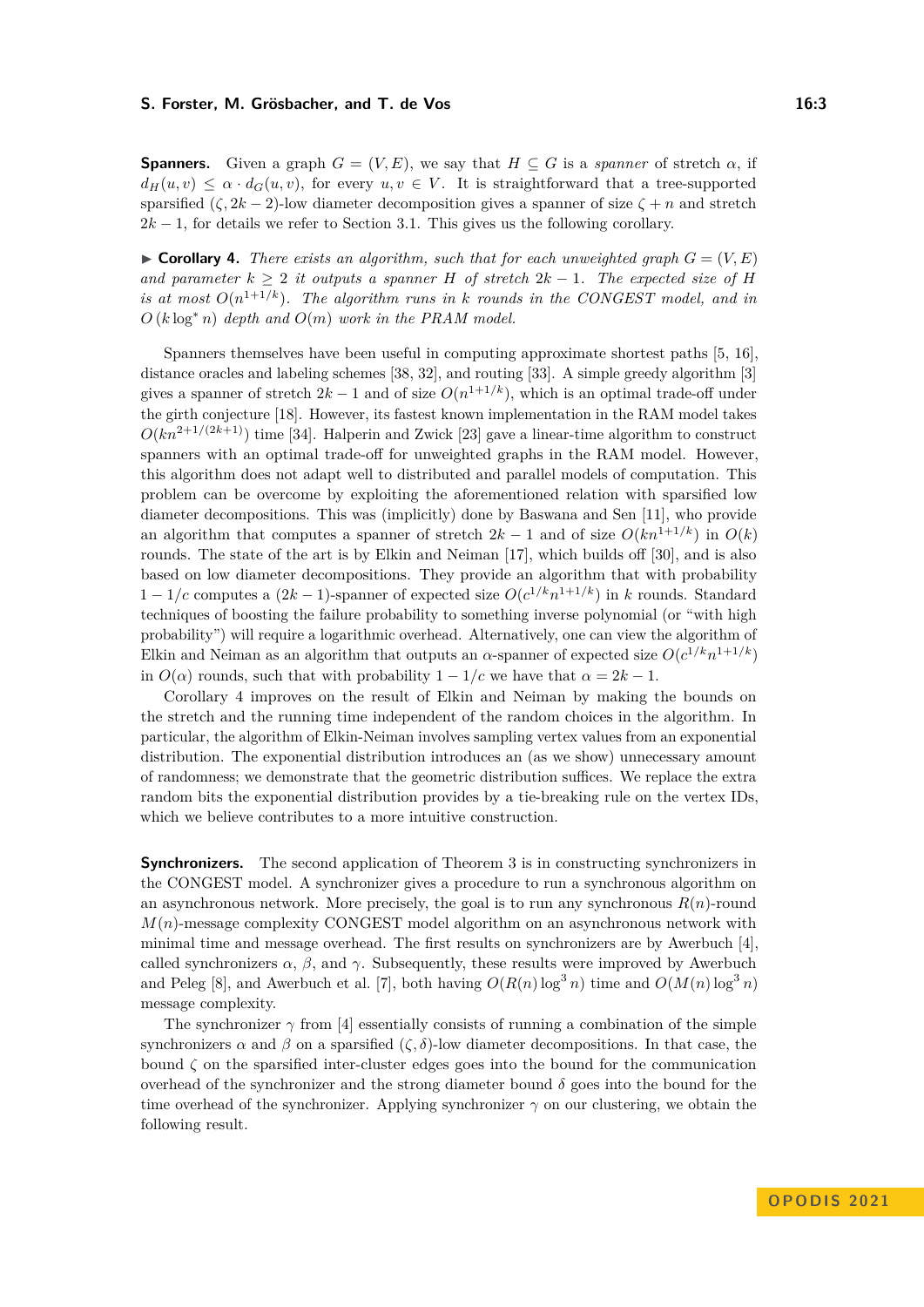#### **16:4 Spanners and Low Diameter Decompositions**

 $\triangleright$  **Theorem 5.** *There exists an algorithm that, given*  $k \geq 2$ *, can run any synchronous R*(*n*)*-round M*(*n*)*-message complexity CONGEST model algorithm on an asynchronous CONGEST network. In expectation, the algorithm uses a total of*  $O(M(n) + R(n)n^{1+1/k})$ *messages. Provided that each message incurs a delay of at most one time unit, it takes*  $O(R(n)k)$  *rounds. The initialization phase takes*  $O(k)$  *time, using*  $O(km)$  *messages.* 

The running time claimed in this theorem is independent of the random choices in our algorithm, which is a direct result of Theorem [3.](#page-1-2) The previous sparsified low diameter decompositions (implicit in [\[17\]](#page-15-7)) would provide similar bounds on the running time, but only with constant probability.

**Low Diameter Decompositions.** Perhaps unsurprisingly, we show that, with the right choice of parameters, our clustering algorithm can also compute *unsparsified* low diameter decompositions.

<span id="page-3-0"></span> $\triangleright$  **Theorem 6.** *There exists an algorithm, such that for each graph*  $G = (V, E)$  *with integer weights*  $w: E \to \{1, \ldots, W\}$  *and parameter*  $\beta \in (0, 1]$  *it outputs a low diameter decomposition, whose components are clusters of strong diameter of at most*  $O\left(\frac{\log n}{\beta}\right)$ . Moreover, each edge *is an inter-cluster edge with probability at most*  $\beta \cdot w(u, v)$ . The algorithm runs in  $O\left(\frac{\log n}{\beta}\right)$ *rounds in the CONGEST model, and in*  $O\left(\frac{\log n \log^* n}{\beta}\right)$  depth and  $O(m)$  work in the PRAM *model.*

Similar to our spanner algorithm, the bounds on the running time and strong diameter hold independent of the random choices within the algorithm, as opposed to the previous state of the art [\[31\]](#page-15-0), where they only hold with high probability. In the low diameter decomposition as discussed above, the trade-off between  $\beta$  and diameter bound  $O\left(\frac{\log n}{\beta}\right)$  is essentially optimal [\[9\]](#page-14-2).

# **Technical Overview**

Our clustering algorithm follows an approach known as ball growing, related to the probabilistic partitions of [\[9,](#page-14-2) [10\]](#page-14-9). In a sequential setting, this consists of picking a vertex, and repeatedly adding the neighbors of the current vertices to the ball. This stops when a certain bound is reached, such as a bound on the diameter of the ball or on the number of edges between the current ball and the remainder of the graph. The algorithm repeats this procedure with the remainder of the graph until this is empty. Miller, Peng, and Xu [\[31\]](#page-15-0) showed that this can be parallelized by letting each vertex create its own ball, but after a certain start time delay. In [\[31\]](#page-15-0), this has been done by sampling the delays from the exponential distribution, which leads to the aforementioned probabilistic diameter guarantee, as the exponential distribution can take infinitely high values – albeit with small probability. Furthermore, multiple authors (see e.g.  $[19, 31]$  $[19, 31]$  $[19, 31]$ ) argue that one can round the sampled values from the exponential distribution for most of the algorithm and solely use that the fractional values of the sampled value induce a random permutation of the nodes. In this paper, we show that even fewer random bits are needed: we do not require a random permutation of the nodes. We demonstrate that a tie-breaking rule based on the IDs is enough.

We sample with a capped-off geometric distribution, also used in [\[28,](#page-15-16) [7\]](#page-14-11). As opposed to the standard geometric distribution, the capped-off version can only take a finite number of values. We believe this leads to a more direct proof of the spanner algorithm of [\[17\]](#page-15-7) and of the decomposition algorithm of [\[31\]](#page-15-0). Moreover, by making the sparsifier low diameter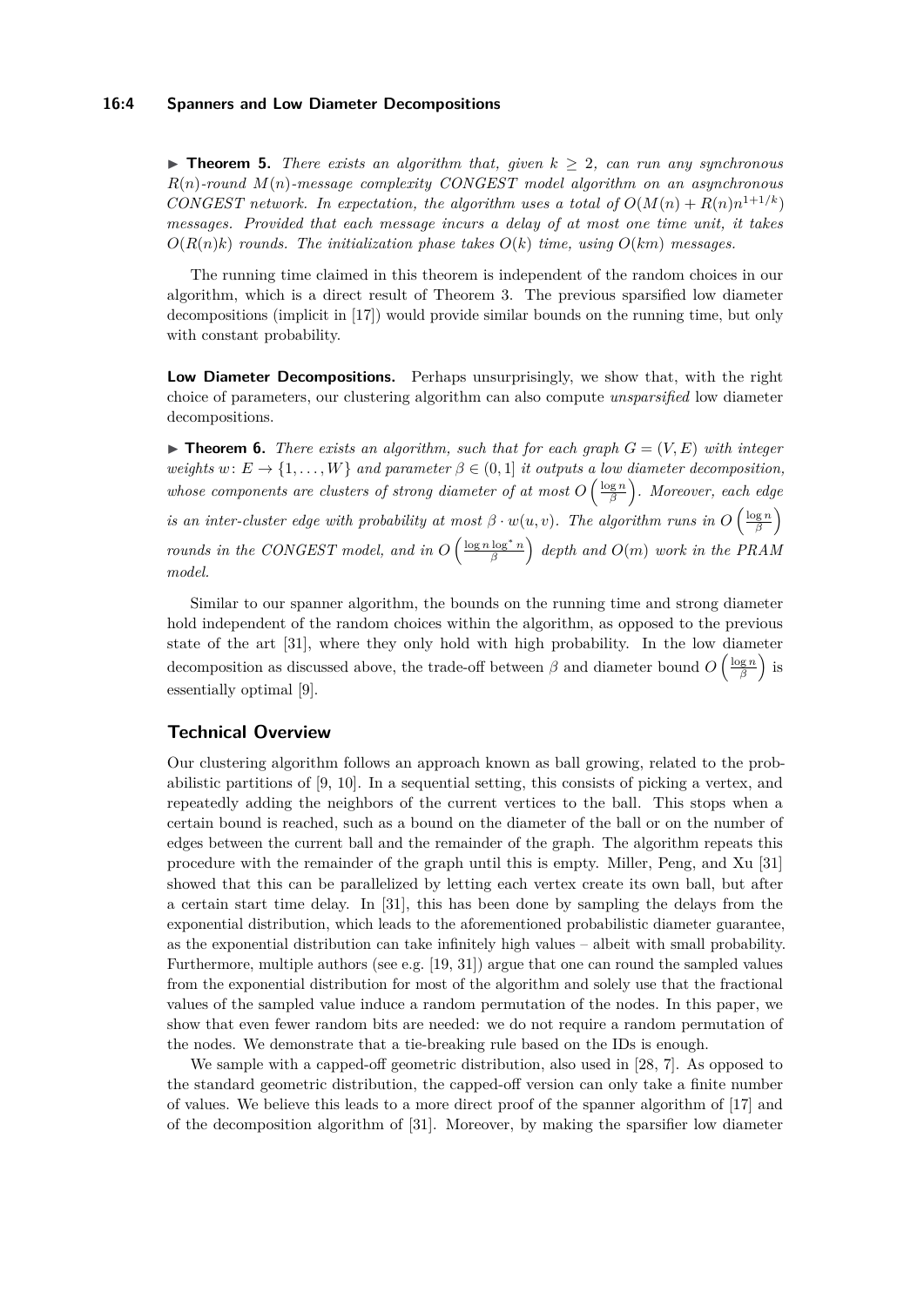#### **S. Forster, M. Grösbacher, and T. de Vos 16:5** 16:5

decomposition explicit, the application to synchronizers is almost immediate. In the remainder of this paper, we will not think of the sampled values as start time delays, but as the distance to some conceptual source *s*, similar to the view in [\[31\]](#page-15-0). The rest of the clustering algorithm then consists of computing a shortest path tree rooted at *s*, which is easily calculated, both in the CONGEST and PRAM model. The clusters consists of the trees that remain when we disconnect the shortest path tree by removing the root *s*.

As an anonymous reviewer pointed out, in the case of low diameter decompositions, the algorithm of Miller et al. [\[31\]](#page-15-0) admits an alternative approach. We can exploit the fact that the exponential delays are bounded with high probability. In case the delays exceed the bound, we could return a sub-optimal clustering, without any central communication. As this only happens with low probability, it does not impact the expected number of inter-cluster edges. Note however, that the spanner construction of Elkin and Neiman [\[17\]](#page-15-7) is not in this high-probability regime, therefore this straightforward approach would not work. We additionally believe that, beyond the result itself, our algorithm provides a more streamlined view.

# <span id="page-4-0"></span>**2 The Clustering Algorithm**

Let  $G = (V, E)$  be a graph with integer weights  $w: E \to \{1, \ldots, W\}$ . Let  $p \in (0, 1)$  and  $r \in \mathbb{N}$  be parameters, to be chosen according to the application of our algorithm. In the following, we provide an algorithm for computing a clustering, where the strong diameter of these clusters will be 2*r*. In particular, we will show that each cluster is tree-supported by a tree of height *r*. The number of inter-cluster edges depends on both *p* and *r*, and can be bounded in two ways. The first approach, detailed in Section [3,](#page-7-0) shows we have a sparsified low diameter decomposition. Here, for each vertex we compute the expected number of edges in the sparsified set of inter-cluster edges, which gives a bound that does not depend on *m*, but only on *n, p* and *r*. The second approach, detailed in Section [4,](#page-11-0) shows we have a probabilistic low diameter decomposition, by computing the probability that any edge is an inter-cluster edge.

# **2.1 Construction**

First we conceptually add a node *s* to the graph *G* to form the graph *G'*. The node *s* will function as an artificial source for a shortest path tree. Each vertex will have a distance to *s* in  $G'$  depending on some random offset. Hereto, each vertex samples a value  $\delta_v$  from the *capped exponential distribution* GeomCap(*p, r*), defined by

$$
\mathbb{P}[\text{GeomCap}(p,r) = i] = \begin{cases} p(1-p)^i & \text{if } 0 \le i \le r-1; \\ (1-p)^r & \text{if } i = r; \\ 0 & \text{else.} \end{cases}
$$

This distribution corresponds to the model where we repeat at most *r* Bernoulli trials, and measure how many trials occur (strictly) before the first success, or whether there is no success in the first r trials. We check that GeomCap is indeed a probability distribution on  $\{0, 1, \ldots, r\}$ :

$$
\sum_{i=0}^{r} \mathbb{P} \left[ \text{GeomCap}(p,r) = i \right] = \sum_{i=0}^{r-1} p(1-p)^{i} + (1-p)^{r} = p \frac{1 - (1-p)^{r}}{1 - (1-p)} + (1-p)^{r} = 1.
$$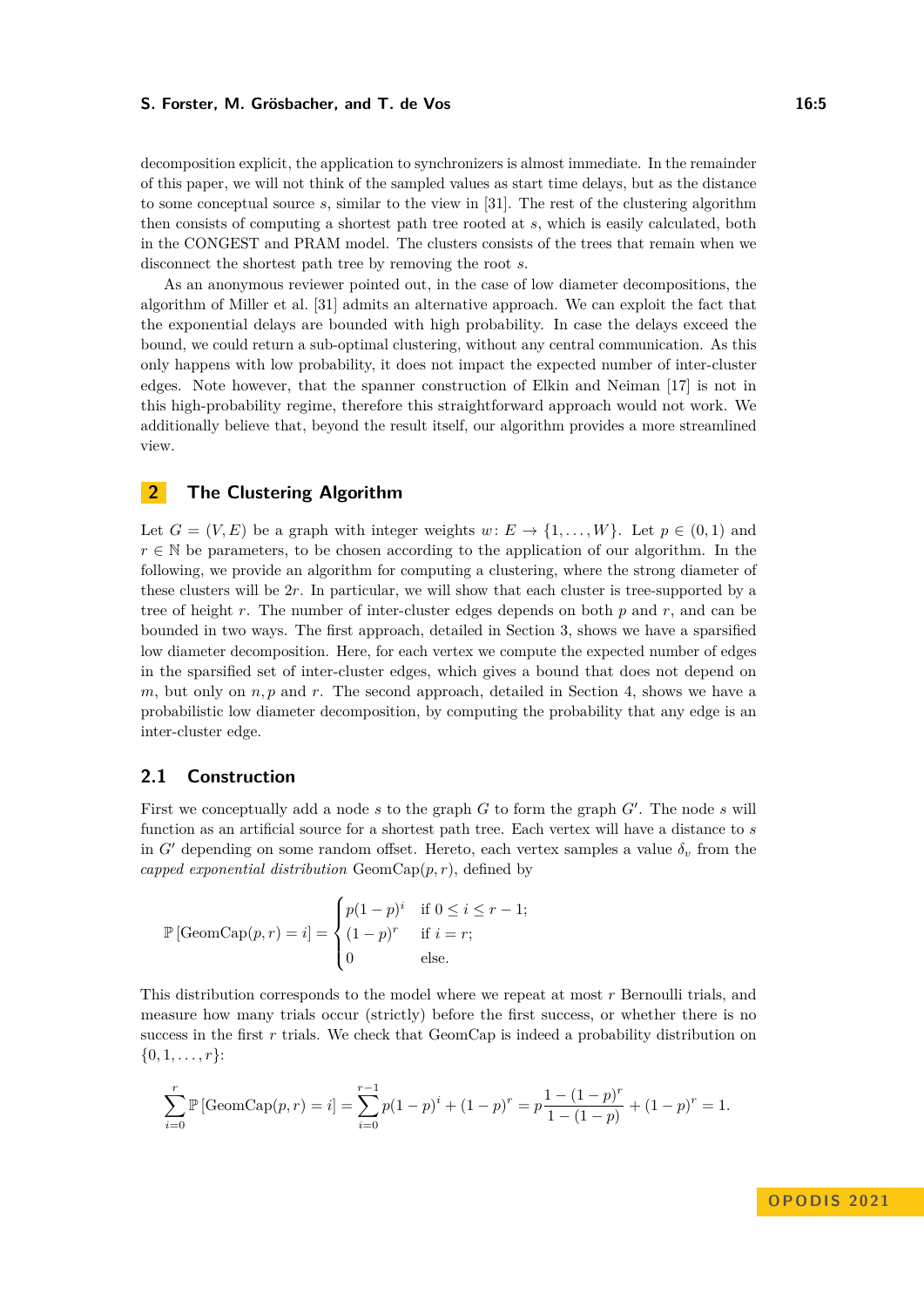#### **16:6 Spanners and Low Diameter Decompositions**

As the intuition suggests, GeomCap has a memoryless property as long as the cap is not reached, i.e.,  $\mathbb{P}[\text{GeomCap}(p,r) = i | \text{GeomCap}(p,r) \geq i] = p \text{ for } i \leq r-1$ . The proof is completely analogous to the proof of the memoryless property of the geometric distribution.

For each vertex  $v \in V$ , we conceptually add an edge  $(s, v)$  to  $G'$ , with weight  $w(s, v) :=$  $r - \delta_v$ . We define  $d^{(u)}(s, x) := w(s, u) + d_G(u, x)$ , which is the minimal path length, for a path from *s* to *x* over *u*. Now we have that the distance from *s* to *x* equals  $d_{G'}(s,x)$  $\min_{u \in V} \{d^{(u)}(s,x)\}.$  We call this the *level* of *x*, ranging from 0 (closest to *s*) to *r* (furthest from *s*). Moreover, we define  $p_u(x)$  to be the predecessor of x on an arbitrary but fixed shortest path from *u* to *x*. Next, we construct a shortest path tree *T* rooted at *s*. When necessary, we do tie-breaking according to IDs: let *v* be such that  $d_{G'}(s,x) = d^{(v)}(s,x)$ and  $ID(v) < ID(u)$  for all  $u \in V$  satisfying  $d_{G'}(s,x) = d^{(u)}(s,x)$ . Then we connect *x* to the shortest path tree using the edge  $(p_v(x), x)$ . Moreover, we add x to the cluster of v and write  $c_x := v$  for the corresponding cluster center. Intuitively, the clusters correspond to the connected components that remain when we remove the source *s* from the created shortest path tree. The formal argument for this can be found in the proof of Lemma [7.](#page-5-0) The computation of this shortest path tree is model-specific, we provide details in Section [2.3.](#page-6-0)

The algorithm outputs the shortest path tree *T*, and for each  $x \in V$ , the center of its cluster center  $c_x$  and its level. The knowledge of cluster centers immediately gives a clustering, where – by the remark above – each cluster has radius at most  $r$ . In Section [3,](#page-7-0) we show how to construct a set of edges  $F \subseteq E$  from the cluster centers and levels, such that  $H := T \cup F$ is a spanner.

In the above, we only need an arbitrary ordering of the vertices. If we assume that each vertex  $v \in V$  has a unique identifier,  $ID(v) \in \{1, ..., N\}$ , we can provide an alternative way of constructing the same shortest path tree. We construct a graph where  $w(s, v)$  $r - \delta_v + \text{ID}(v)/(N+1)$ , and compute a shortest path tree rooted at *s*. This embeds the tie-breaking rule in the weight of the added edges, and thus in the distances. For generality – and suitable implementation in distributed models with limited bandwidth – the remainder of this paper relies on the former characterization using the tie-breaking rule.

# **2.2 Tree-Support**

Next, we will show that the created clusters are tree-supported by a tree of height *r*. We have already chosen cluster centers, and we will show that we can identify trees rooted at these centers that satisfy the tree-support condition.

#### <span id="page-5-0"></span> $\blacktriangleright$  **Lemma 7.** Each cluster is tree-supported by a tree of height at most  $r$ .

**Proof.** Let  $v \in V$  be a vertex, which is part of the cluster centered at  $c_v$ . We show that there is a path from  $c_v$  to *v* contained in this cluster, which has length at most  $d_G(c_v, v) \leq r$ . We proceed to show by induction on  $d_G(c_v, v)$  that there is a path from  $c_v$  to *v* contained in their cluster, which has length at most  $d_G(c_v, v)$ . The base case,  $v = c_v$ , is trivial. Let *u* be the predecessor of *v* on some path from  $c_v$  to *v* of length  $d_G(c_v, v)$ . It suffices to show that *u* is in the same cluster, then the result follows from the induction hypothesis. By definition of *cv*, we have that

$$
d_{G'}(s,v) = d_{G'}(s,c_v) + d_G(c_v,v) = d_{G'}(s,c_v) + d_G(c_v,u) + w(u,v) = d^{(c_v)}(s,u) + w(u,v).
$$

By the triangle inequality we have  $d_{G'}(s, v) \leq d_{G'}(s, u) + w(u, v)$ . Combining this, we see  $d^{(c_v)}(s, u) \leq d_{G'}(s, u)$ . As the distance  $d_{G'}(s, u)$  is minimal, by definition we have  $d^{(c_v)}(s, u) =$  $d_{G'}(s, u)$ . Now suppose that *u* is part of some cluster  $c_u$ . Then we have  $d^{(c_u)}(s, u) = d_{G'}(s, u)$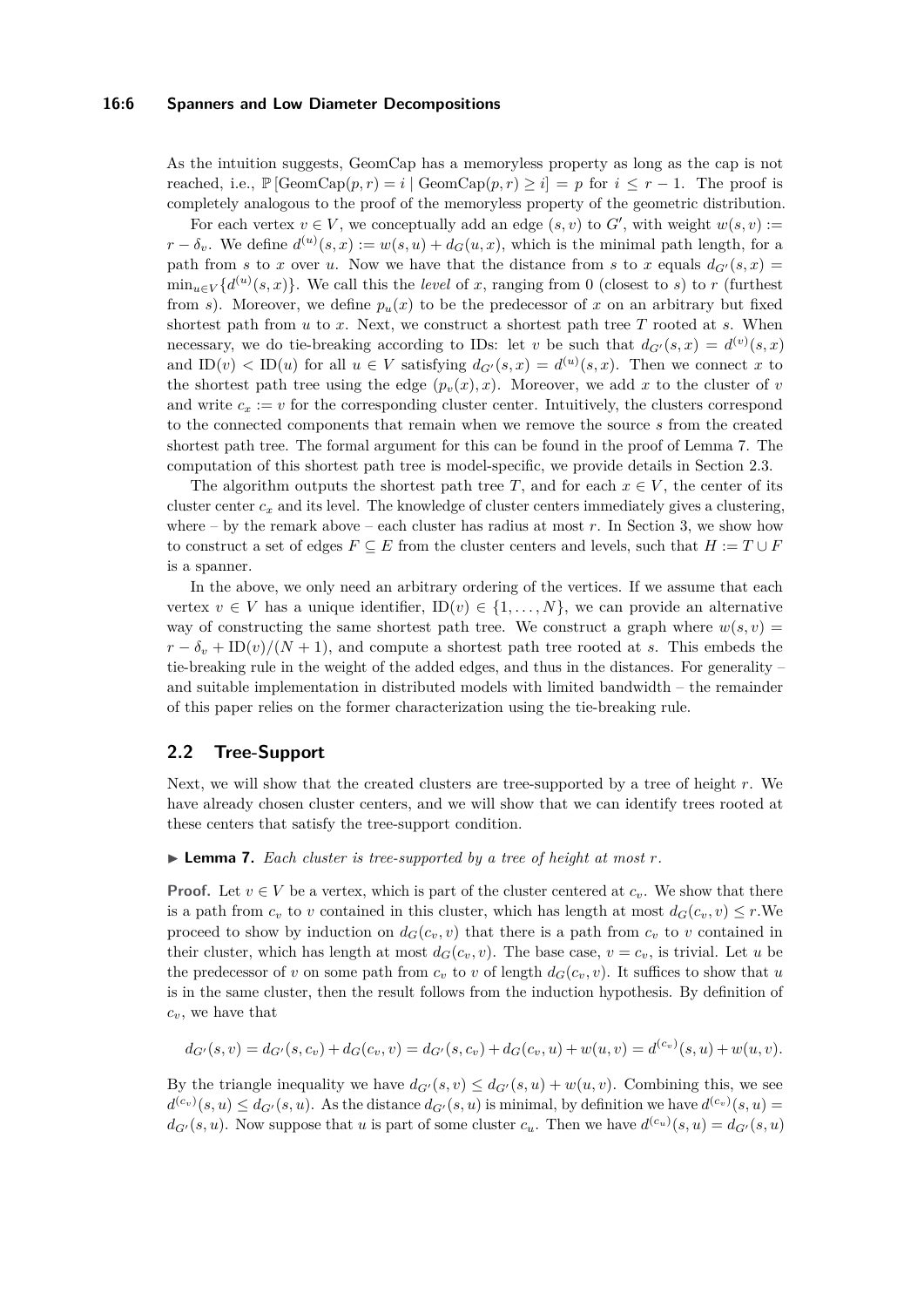#### **S. Forster, M. Grösbacher, and T. de Vos 16:7** 16:7

and  $ID(c_u) \leq ID(c_v)$ . However, this implies that  $d^{(c_u)}(s, v) \leq d^{(c_u)}(s, u) + w(u, v)$  $d^{(c_v)}(s, u) + w(u, v) = d^{(c_v)}(s, v)$ . Hence by the tie-breaking for *v* we have  $ID(c_v) \leq ID(c_u)$ and thus  $c_u = c_v$ .

As an immediate corollary, we obtain a bound on the strong diameter of the clusters.

<span id="page-6-2"></span>▶ **Corollary 8.** *Each cluster has a strong diameter of* 2*r.*

### <span id="page-6-0"></span>**2.3 Implementation and Running Time**

For the RAM model, the implementation is straightforward and can be done in linear time [\[37\]](#page-15-17). The implementation in distributed and parallel models requires a little more attention. For both models, the computational aspect is very similar to prior work [\[31,](#page-15-0) [17\]](#page-15-7).

# **2.3.1 Distributed Model**

The algorithm as presented, can be implemented efficiently both in the LOCAL and in the CONGEST model. It runs in  $r + 1$  rounds as follows. In the initialization phase, each vertex *v* samples its value  $\delta_v$  and sets its initial distance to the conceptual vertex *s* as  $r - \delta_v$ . In the first round of communication, *v* sends the tuple  $(r - \delta_v, \text{ID}(v))$  to its neighbors. In each round, *v* updates its distance to *s* according to received messages. It then broadcasts the tuple of its updated distance and the ID corresponding to the first vertex on the path from *s* to *v*. Note that at the end of the algorithm, each node knows its own level and cluster center, and the level and cluster center of each of its neighbors.

When the algorithm is applied with  $r = O(n)$  (if  $r \geq n$ , we can simply return the connected components of the graph as clusters), we maintain a bound on the message size of *O*(log *n*), so there are no digit precision consideration for the CONGEST model. Moreover, each vertex *v* has distance at most  $r - \delta_v \leq r$  to *s*, the algorithm terminates within  $r + 1$ rounds.[3](#page-6-1)

# **2.3.2 PRAM Model**

The implementation in the PRAM model is slightly different to the CONGEST model. Instead of broadcasts by each vertex in each round, a vertex *v* updates its distance only once: either after one of its neighbors updated its distance, or after time  $r + 1 - \delta_v$  it sets its distance to  $r - \delta_v$ . The total required depth differs on the exact model of parallelism, it is  $O(r \log^* n)$  in the CRCW model of parallel computation. To show this, we follow the general lines of [\[25\]](#page-15-18), but we have to be careful: during the shortest path computation, we might need to apply our tie-breaking rule, i.e., finding the minimum ID among all options. Note that in the PRAM model, we can assume without loss of generality that the IDs are labeled 1 to *n* in the adjacency list representation. Finding the minimum can be done with high probability in  $O(\log^* n)$  depth and  $O(n)$  work, as we can sort a list of integers between 1 and *n* in  $O(\log^* n)$ depth and  $O(n)$  work [\[21\]](#page-15-19). If we exceed the  $O(\log^* n)$  depth bound, we stop and output the trivial clustering consisting of singletons. This clustering clearly satisfies the diameter bound, and as we only output it with low probability, it has no effect on the expected number of inter-cluster edges. So we can conclude that the additional sorting overhead for the tie-breaking is a factor  $O(\log^* n)$ . The algorithm has total work  $O\left(m + \frac{n}{1-p}\right)$ , where the contribution of  $O\left(\frac{n}{1-p}\right)$  comes from sampling from the geometric distribution. In this paper, this factor vanishes as we always have *p* such that  $O\left(\frac{n}{1-p}\right) = O(m)$ .

<span id="page-6-1"></span><sup>3</sup> The "+1" appears, as nodes in the lowest level have distance 0 to the source *s*.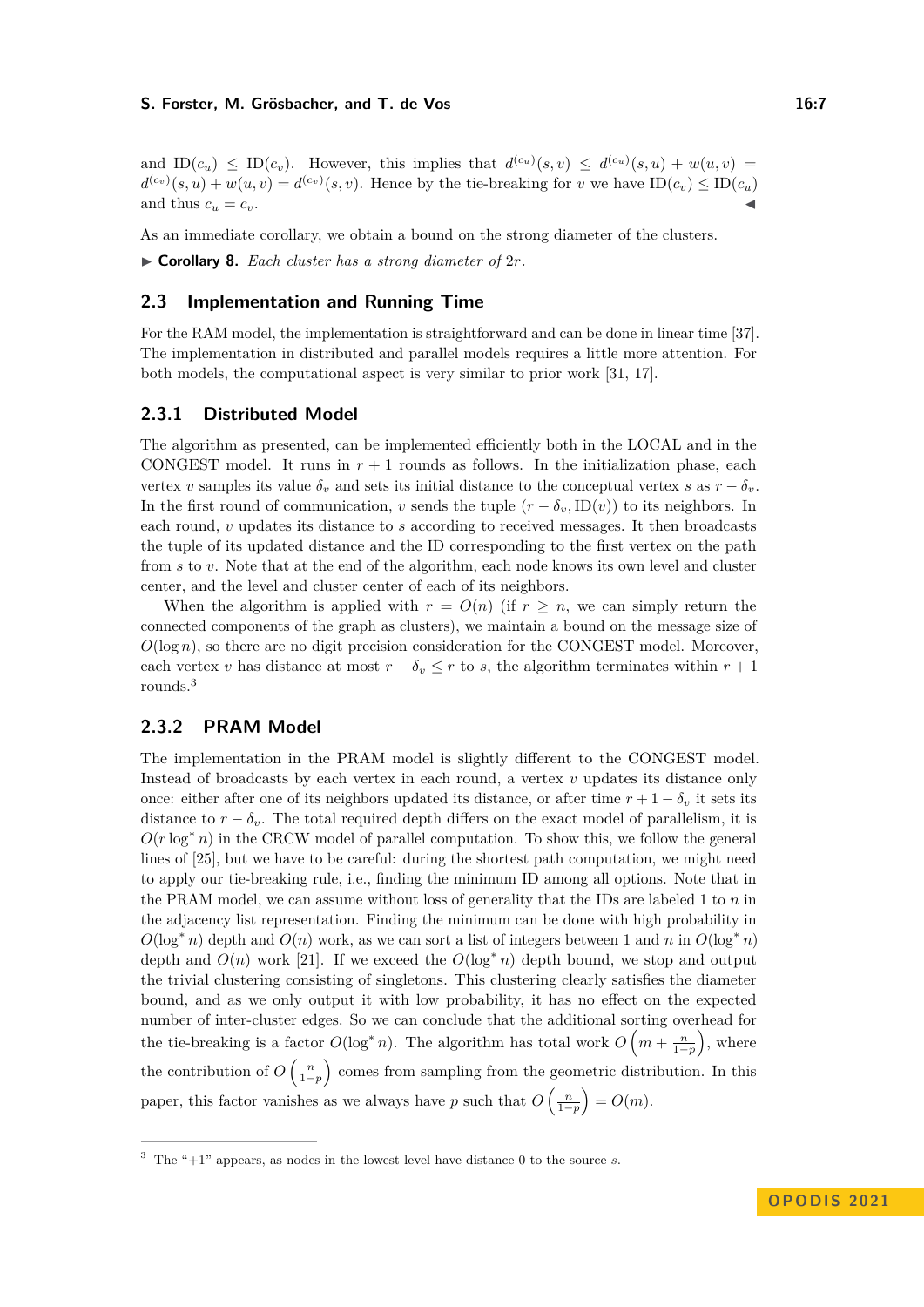# <span id="page-7-0"></span>**3 Constructing a Sparsified Low Diameter Decomposition**

In this section, we show how the clustering algorithm leads to a sparsified low diameter decomposition. The procedure is as follows: given  $k \geq 2$ , we set  $r = k - 1$ ,  $p = 1 - n^{-1/k}$ , and compute a clustering using the algorithm of Section [2.](#page-4-0) We denote  $F \subseteq E$  for the sparsified set of inter-cluster edges. Intuitively, for each vertex  $v \in V$ , we add an edge to F for each cluster in which we have a neighbor on one level below, or a neighbor on the same level as *v* with the ID of the cluster center smaller than the ID of center of the cluster of *v*.

<span id="page-7-1"></span>▶ **Lemma 9.** *There exists a set of edges*  $F ⊆ E$  *of expected size*  $O(n^{1+1/k})$ *, such that for every edge, one of its endpoints has an edge from F into the cluster of the other endpoint.*

**Proof.** We define,  $F := \bigcup_{x \in V} C(x)$ , where  $C(x)$  consists of the following edges

$$
C(x) := \{(x, p_u(x)) : d^{(u)}(s, x) = d_{G'}(s, x)\}
$$
  
 
$$
\cup \{(x, p_u(x)) : d^{(u)}(s, x) = d_{G'}(s, x) + 1 \text{ and } ID(u) < ID(c_x)\}.
$$

First, we show that *F* satisfies the property stated in the lemma, then we consider its size. Let  $(x, y) \in E$ , without loss of generality, we assume  $d_{G'}(s, x) \ge d_{G'}(s, y)$ , and in case of equality we assume  $ID(c_x) > ID(c_y)$ . We will show that there is an edge  $(x, p_{c_y}(x)) \in C(x)$ to the cluster of *y*. First of all, notice that  $d_{G'}(s, y) \ge d_{G'}(s, x) - 1$  by the triangle inequality. If  $d_{G'}(s, y) = d_{G'}(s, x) - 1$ , then  $d^{(c_y)}(s, x) \leq d_{G'}(s, x)$ . Because of minimality of  $d_{G'}(s, x)$ , we have  $d^{(c_y)}(s,x) = d_{G'}(s,x)$ , and thus  $(x, p_{c_y}(x)) \in C(x)$  by definition of  $C(x)$ . If  $d_{G'}(s,y) = d_{G'}(s,x)$ , we have  $ID(c_x) > ID(c_y)$ . Moreover, we have  $d^{(c_y)}(s,x) \leq d_{G'}(s,x) + 1$ . So again it follows that  $(x, p_{c_y}(x)) \in C(x)$  by definition of  $C(x)$ .

Now, we turn to the expected size of *F*. By linearity of expectation, we have  $\mathbb{E}[F] =$  $\sum_{x \in V} \mathbb{E}[C(x)]$ . We will show that for each  $x \in V$  the expected size of  $C(x)$  is at most  $2n^{1/k}$ . For each  $u \in V$ , we potentially add an edge  $(x, p_u(x))$  to  $C(x)$ . First, we calculate the probability that at least *t* such vertices *u* contribute an edge. Hereto, we look at the random variables  $X_u = d^{(u)}(s, x) = k - \delta_u + d_G(u, x)$ . According to these random variables, we order all vertices:  $V = \{u_1, u_2, \ldots, u_n\}$ , such that for  $i < j$  we satisfy one of the following properties

 $X_{u_i} < X_{u_j}$ ;

 $\blacksquare$   $X_{u_i} = X_{u_i}$  and  $ID(u_i) < ID(u_i)$ .

We calculate  $\mathbb{P}[|C(X)| \ge t]$ , i.e., the probability that  $\{(x, p_{u_1}(x)), \ldots, (x, p_{u_t}(x))\} \subseteq C(x)$ . We do this by conditioning on  $u_t = v$ . We observe

$$
\mathbb{P}\left[\{(x, p_{u_1}(x)), \dots, (x, p_{u_t}(x))\}\subseteq C(x) \mid u_t = v\right] = \prod_{i=1}^{t-1} \mathbb{P}\left[(x, p_{u_i}(x))\in C(x) \text{ and } (x, p_v(x))\in C(x) \mid u_t = v\right].
$$

So we calculate  $\mathbb{P}[(x, p_{u_i}(x)) \in C(x)$  and  $(x, p_v(x)) \in C(x) | u_t = v$  for  $i < t$ . By definition of  $C(x)$ , this can only hold if either x's closest neighbors in the clusters centered at  $u_i$  and *v* are on the same level (in which case we have  $ID(u_i) < ID(v)$ , as  $v = u_t$  and  $i < t$ ) or the neighbor from the cluster centered at  $u_i$  is at a level lower and  $ID(v) < ID(u_i)$ . Note that the level of the closest neighbor in the cluster of  $u_i$  or  $v$  corresponds to the distance  $d^{(u_i)}(s, x) = X_{u_i}$  or  $d^{(v)}(s, x)$  respectively. As the allowed distances depend on the ID of  $u_i$ , we split the vertices according to ID:

 $V_{\leq} := \{ u \in V : ID(u) < ID(v) \};$  $V_{\geq} := \{ u \in V : ID(u) > ID(v) \}.$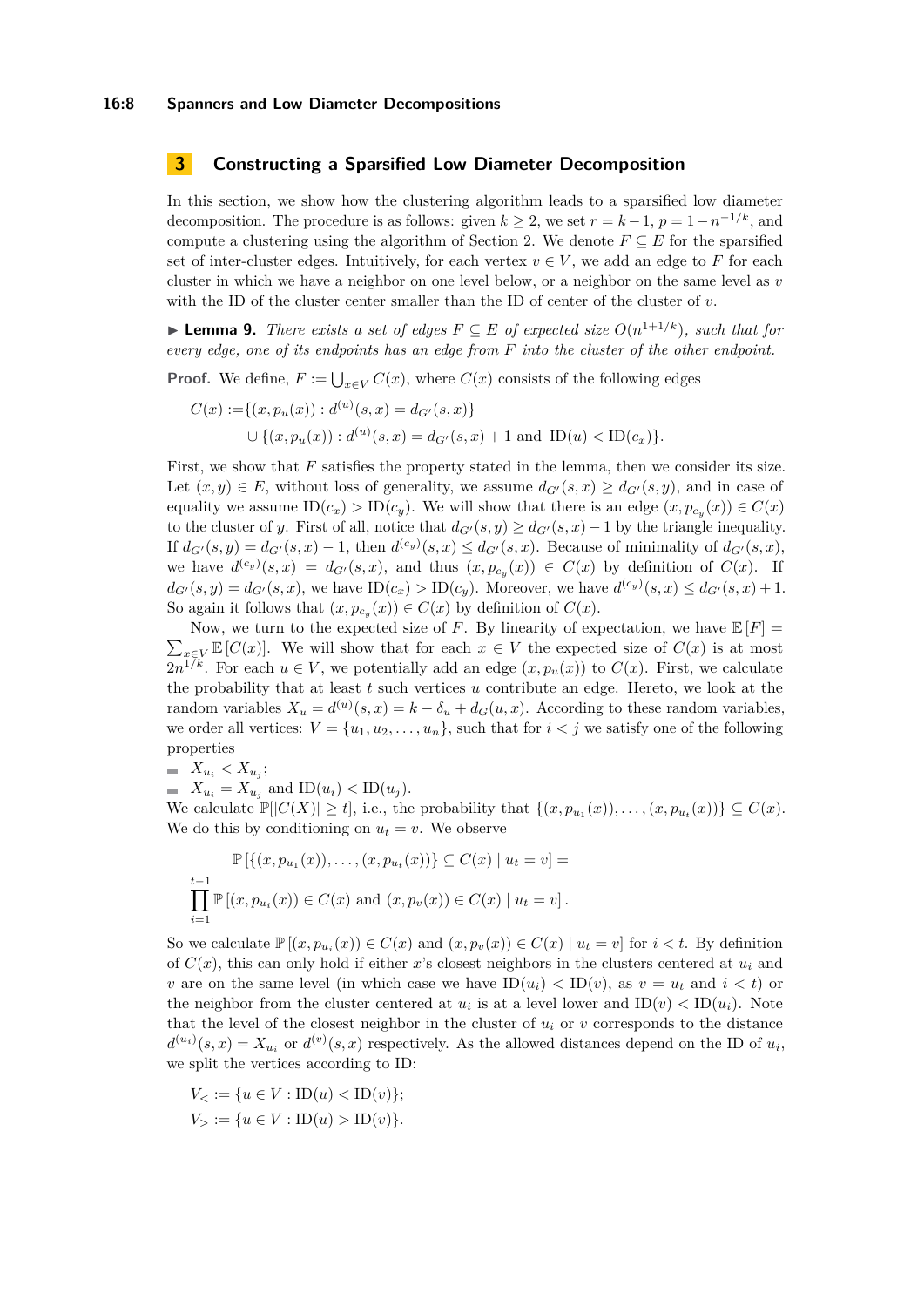### **S. Forster, M. Grösbacher, and T. de Vos 16:9** 16:9

If  $u_i \in V_<$ , then we know  $X_{u_i} \leq d^{(v)}(s, x)$ . If both  $(x, p_{u_i}(x))$  and  $(x, p_{v}(x))$  are in  $C(x)$ , we must have  $X_{u_i} = d^{(v)}(s, x)$ . So for every  $i < t$ , we are looking at

$$
\mathbb{P}[(x, p_{u_i}(x)) \in C(x) \text{ and } (x, p_v(x)) \in C(x) \mid u_i \in V_< \text{ and } u_t = v]
$$
  
\n
$$
\leq \mathbb{P}\left[X_{u_i} = d^{(v)}(s, x) \mid u_i \in V_< \text{ and } u_t = v\right],
$$
  
\n
$$
= \mathbb{P}\left[X_{u_i} = d^{(v)}(s, x) \mid u_i \in V_< \text{ and } X_{u_i} \leq d^{(v)}(s, x)\right],
$$

where the last equality holds as we only rewrote the condition using the order of the  $u_j$ 's. We fill in the definition of  $X_{u_i}$  and use that the probability of the event we are looking at is independent of  $ID(u_i)$ :

$$
\mathbb{P}\left[X_{u_i} = d^{(v)}(s, x) \middle| u_i \in V_{<} \text{ and } X_{u_i} \le d^{(v)}(s, x)\right]
$$
\n
$$
= \mathbb{P}\left[k - \delta_{u_i} + d_G(u_i, x) = d^{(v)}(s, x) \middle| u_i \in V_{<} \text{ and } k - \delta_{u_i} + d_G(u_i, x) \le d^{(v)}(s, x)\right]
$$
\n
$$
= \mathbb{P}\left[k - \delta_{u_i} + d_G(u_i, x) = d^{(v)}(s, x) \middle| k - \delta_{u_i} + d_G(u_i, x) \le d^{(v)}(s, x)\right]
$$
\n
$$
= \mathbb{P}\left[\delta_{u_i} = k + d_G(u_i, x) - d^{(v)}(s, x) \middle| \delta_{u_i} \ge k + d_G(u_i, x) - d^{(v)}(s, x)\right].
$$

When  $k + d_G(u_i, x) - d^{(v)}(s, x) \leq k - 2$ , this equals *p*, by the memoryless property of the geometric distribution. To distinguish this, we partition the vertices *u* with  $ID(u) < ID(v)$ into two set

$$
V_{\leq,1} := \{ u \in V : ID(u) < ID(v) \text{ and } k + d_G(u_i, x) - d^{(v)}(s, x) \leq k - 2 \};
$$
\n
$$
V_{\leq,2} := \{ u \in V : ID(u) < ID(v) \text{ and } k + d_G(u_i, x) - d^{(v)}(s, x) = k - 1 \}.
$$

Now for  $u_i \in V$ , we obtain by the same reasoning

$$
\mathbb{P}[(x, p_{u_i}(x)) \in C(x) \text{ and } (x, p_v(x)) \in C(x) | u_i \in V > \text{ and } u_t = v]
$$
  
= 
$$
\mathbb{P}\left[\delta_{u_i} = k + d_G(u_i, x) - d^{(v)}(s, x) + 1 | \delta_{u_i} \ge k + d_G(u_i, x) - d^{(v)}(s, x) + 1\right].
$$

As before, when  $k + d_G(u_i, x) - d^{(v)}(s, x) + 1 \leq k - 2$ , this equals p, by the memoryless property of the geometric distribution. And again, we partition *V<sup>&</sup>gt;* into two sets

$$
V_{>1} := \{ u \in V : ID(u) > ID(v) \text{ and } k + d_G(u_i, x) - d^{(v)}(s, x) + 1 \le k - 2 \};
$$
  

$$
V_{>2} := \{ u \in V : ID(u) > ID(v) \text{ and } k + d_G(u_i, x) - d^{(v)}(s, x) + 1 = k - 1 \}.
$$

If we define  $V_1 = V_{\leq 1} \cup V_{>1}$  and  $V_2 = V_{\leq 2} \cup V_{>2}$ , we can summarize our results as

$$
\mathbb{P}\left[\left(x, p_{u_i}(x)\right) \in C(x) \text{ and } (x, p_v(x)) \in C(x) \mid u_i \in V_1 \text{ and } u_t = v\right] \leq p.
$$

Next, we split the expected value of  $C(x)$  depending on  $V_1$  and  $V_2$ :

$$
\mathbb{E}[|C(x)| | u_t = v] = \mathbb{E}[|C(x) \cap V_1| | u_t = v] + \mathbb{E}[|C(x) \cap V_2| | u_t = v].
$$

We bound the first summand with  $n^{1/k}$ , independent of *v*. Hereto, we observe that for any non-negative discrete random variable *X* we have

$$
\mathbb{E}[X] = \sum_{s=1}^{\infty} s \, \mathbb{P}[X = s] = \sum_{s=1}^{\infty} \sum_{t=1}^{s} \mathbb{P}[X = s] = \sum_{t=1}^{\infty} \sum_{s=t}^{\infty} \mathbb{P}[X = s] = \sum_{t=1}^{\infty} \mathbb{P}[X \ge t].
$$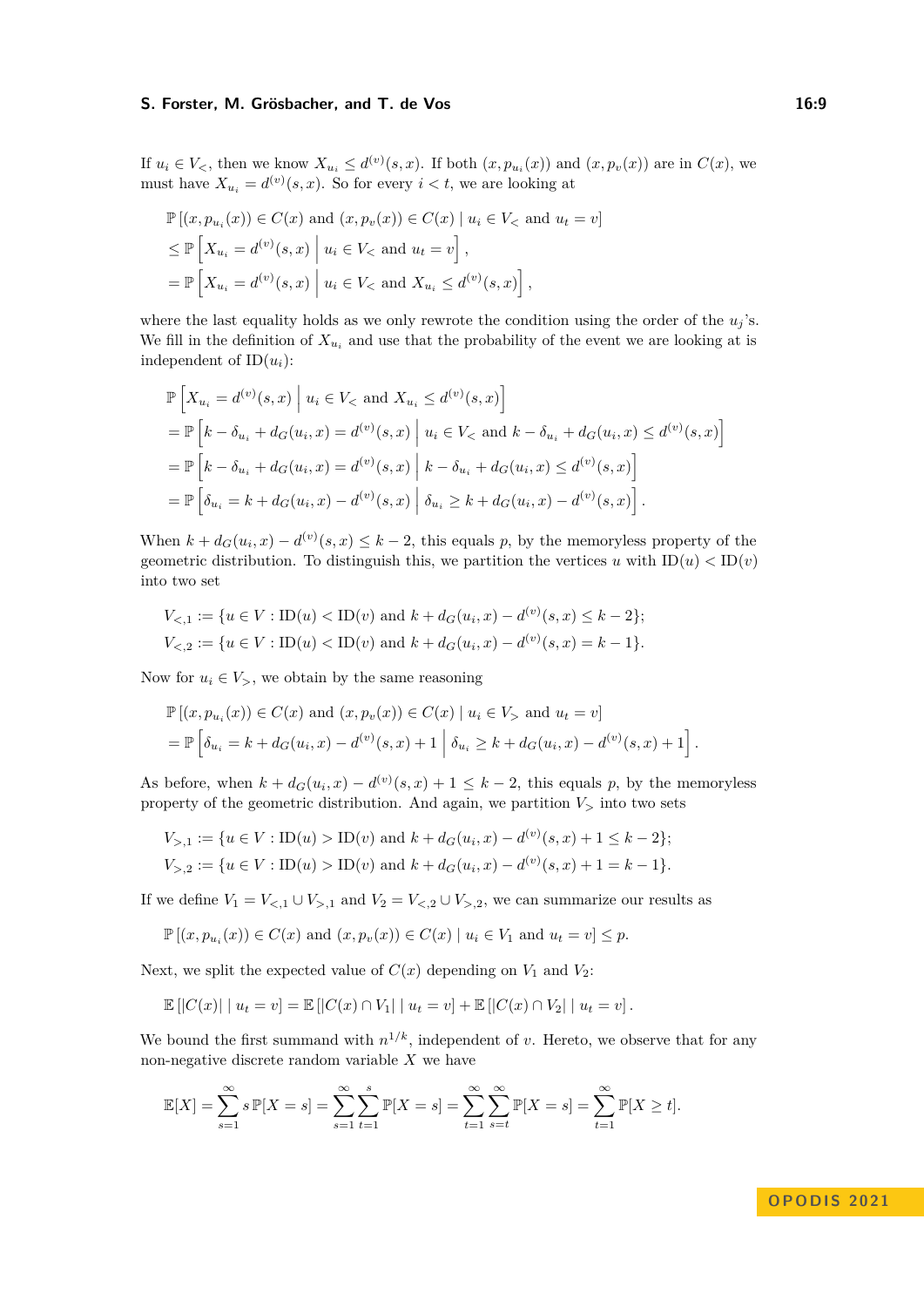#### **16:10 Spanners and Low Diameter Decompositions**

Using this, we obtain

$$
\mathbb{E} [|C(x) \cap V_1| \mid u_t = v]
$$
\n
$$
= \sum_{t=1}^n \mathbb{P} [|C(x) \cap V_1| \ge t \mid u_t = v]
$$
\n
$$
\le \sum_{t=1}^n \prod_{i=1}^{t-1} \mathbb{P} [(x, p_{u_i}(x)) \in C(x) \text{ and } (x, p_v(x)) \in C(x) \mid u_i \in V_1 \text{ and } u_t = v]
$$
\n
$$
\le \sum_{t=1}^n p^{t-1}
$$
\n
$$
\le \sum_{t=0}^\infty p^t
$$
\n
$$
= \frac{1}{1-p}
$$
\n
$$
= n^{1/k},
$$

where the last equality holds by definition of *p*. For the second summand, we look at all *v* simultaneously.

$$
\sum_{v \in V} \mathbb{E} \left[ |C(x) \cap V_2| \mid u_t = v \right] \mathbb{P} \left[ u_t = v \right] \le \sum_{v \in V} \mathbb{E} \left[ |V_2| \mid u_t = v \right] \mathbb{P} \left[ u_t = v \right]
$$
  

$$
\le \sum_{v \in V} \mathbb{E} \left[ \left| \{ u \in V : \delta_u = k - 1 \} \right| \mid u_t = v \right] \mathbb{P} \left[ u_t = v \right]
$$
  

$$
= \mathbb{E} \left[ \left| \{ u \in V : \delta_u = k - 1 \} \right| \right],
$$

where the last equality holds by the law of total probability. We bound this as follows

$$
\mathbb{E} [|\{u \in V : \delta_u = k - 1\}|] \le n \mathbb{P} [\delta_u = k - 1] = n(1 - p)^{k - 1} = n^{1/k},
$$

where the last equality holds by definition of *p*. In total, this gives us  $\mathbb{E}[|C(x)|] \leq 2n^{1/k}$ .

Together Lemma [7](#page-5-0) and Lemma [9](#page-7-1) imply the following theorem.

▶ **Theorem [3](#page-1-2)** (Restated)**.** *There exists an algorithm, such that for each unweighted graph*  $G = (V, E)$  *and parameter*  $k \geq 2$  *it outputs a tree-supported sparsified*  $(\zeta, 2k - 2)$ *-low diameter decomposition, with*  $\zeta = O(n^{1+1/k})$  *in expectation. The algorithm runs in k rounds in the CONGEST model, and in*  $O(k \log^* n)$  *depth and*  $O(m)$  *work in the PRAM model.* 

# <span id="page-9-0"></span>**3.1 Constructing a Spanner**

Now, we can construct a spanner from the tree supported low diameter decomposition in the following manner. Let *T* denote the support forest, and let *F* denote the set as given in Lemma [9.](#page-7-1) We define the spanner  $H := (V, T \cup F)$ . As any forest has at most  $n - 1$  edges, the expected size of *H* is at most  $O(n^{1+1/k})$ . Actually, one could also show that  $T \subseteq F$  in our construction of *F*, but this would not impact the asymptotic size bound. To show that *H* is a spanner, we show its of limited stretch.

<span id="page-9-1"></span>▶ **Lemma 10.** *H is a spanner of stretch*  $2k - 1$ *.*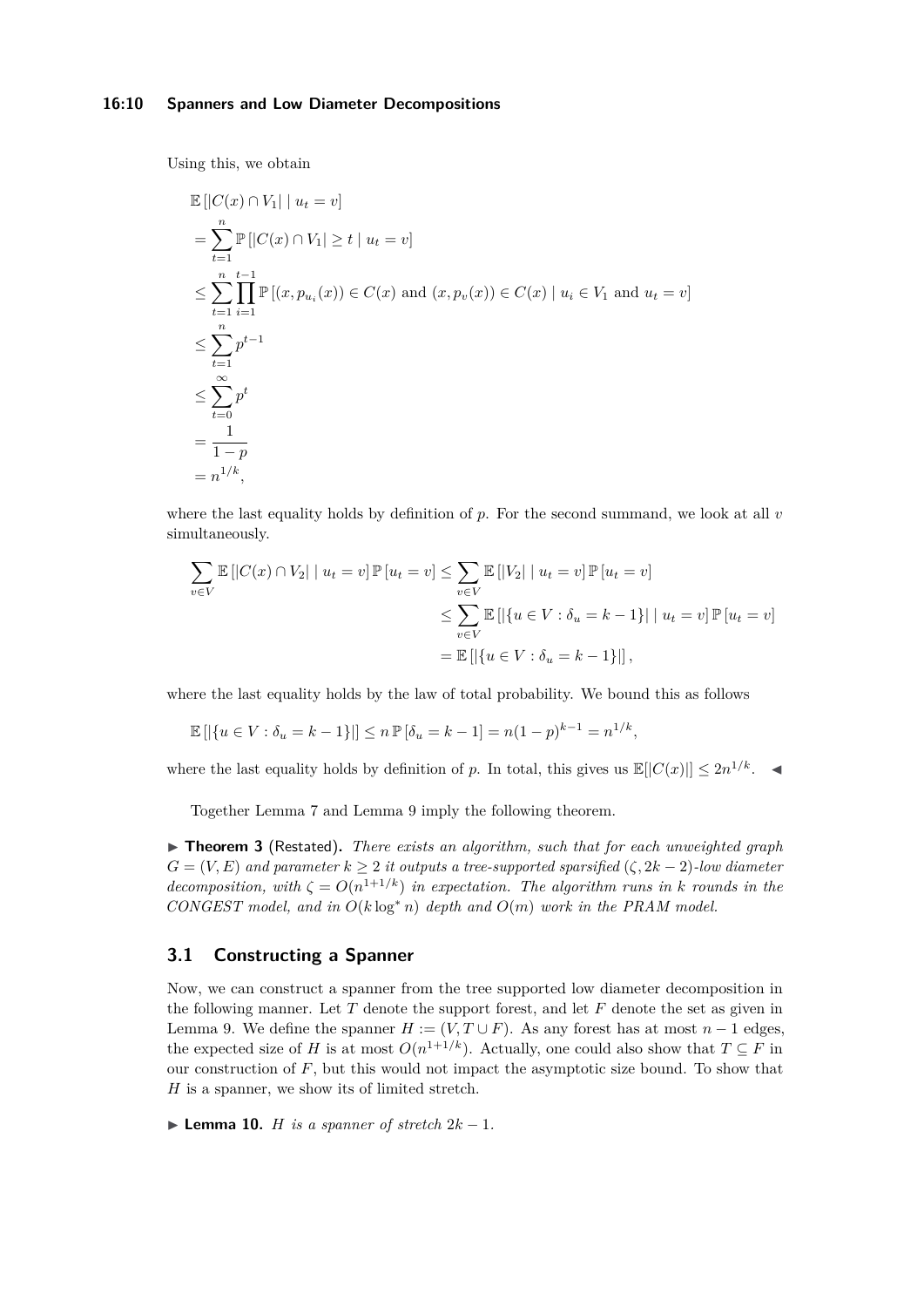#### **S. Forster, M. Grösbacher, and T. de Vos 16:11** 16:11

**Proof.** We will show that for every edge  $(x, y) \in E$ , there exists a path from *x* to *y* in *H* of length at most  $2k - 1$ . Consequently we have that  $d_H(x, y) \leq (2k - 1)d_G(x, y)$  for every  $x, y \in V$ , hence *H* is a spanner of stretch  $2k - 1$ .

Let  $(x, y) \in E$ . By definition of *F*, one of the endpoints has an edge in *F* into the cluster of the other endpoint. Without loss of generality, let there be an edge  $(x, z) \in F$  with z in the cluster of *y*. By Corollary [8,](#page-6-2) there is path of length at most  $2(k-1)$  from *z* to *y*, so in total we have a path of length at most  $2(k-1) + 1 = 2k - 1$  from *x* to *z* to *y*.

Now, the following corollary follows from Theorem [3](#page-1-2) and Lemma [10.](#page-9-1)

▶ **Corollary 11** (Restated)**.** *There exists an algorithm, such that for each unweighted graph*  $G = (V, E)$  *and parameter*  $k \geq 2$  *it outputs a spanner H of stretch*  $2k - 1$ *. The expected size of H is at most*  $O(n^{1+1/k})$ *. The algorithm runs in k rounds in the CONGEST model, and*  $\int$ *in*  $O(k \log^* n)$  *depth and*  $O(m)$  *work in the PRAM model.* 

# **3.2 Constructing a Synchronizer**

Suppose we are given a synchronous CONGEST model algorithm, but we want to run it on an asynchronous CONGEST network. That is, the messages sent in the network can now have arbitrary delays and, in an event-driven manner, nodes become active each time they receive a message. For the purpose of analyzing the time complexity of the algorithm, it is often assumed that the delay is at most one unit of time, however, the algorithm should behave correctly under *any* finite delays. In this situation, a node should start simulating its next (synchronous) round when it has received all the messages from the previous round from its neighbors. The problem is that it cannot tell the difference between the situation if a message from a particular neighbor has not arrived yet or if this same neighbor is not sending any message in that round at all. We say that a node is *safe* if all the messages it has sent have arrived at their destination. In order to determine whether all neighboring nodes are safe, additional messages are sent. The procedure governing these additional messages is called the *synchronizer*. There are two things to take into account when analyzing synchronizers. First, the time overhead: how much time is needed to send the additional messages for each synchronous round. Second, the message-complexity (or communication) overhead: how many additional messages are sent. For more details on synchronizers see e.g. [\[29,](#page-15-20) [26\]](#page-15-21).

Let us first consider two simple synchronizers: synchronizer  $\alpha$  and synchronizer  $\beta$ , see [\[4\]](#page-14-0). In synchronizer  $\alpha$ , when a node receives a message from a neighbor, it sends back an "acknowledge" message. When a node has received acknowledge messages for all its sent messages, it marks itself safe and reports this to all its neighbors. The synchronizer  $\alpha$  uses, for each simulated synchronous round, additional  $O(1)$  time, and  $O(m)$  messages.

Synchronizer *β* will produce a different trade off between time and message overhead. It uses an initialization phase in which it creates a rooted spanning tree, where the root is declared the leader. Now after sending messages of a certain synchronous round, again nodes that receive messages reply with an acknowledge message to each. Nodes that are safe, and whose children in the constructed tree are also safe communicate this to their parent in the tree. Eventually the leader will learn that the whole graph is safe, and will broadcast this along the spanning tree. Synchronizer  $\beta$  uses  $O(D)$  time and  $O(n)$  messages per synchronous round.

Now we are ready to consider a little more involved example, called synchronizer  $\gamma$ , see [\[4\]](#page-14-0). This synchronizer makes use of clustering, where within each cluster synchronizer  $β$  is used and between clusters synchronizer  $α$  is used. In the LOCAL model, the cluster centers can simply select a communication link for each neighboring cluster to communicate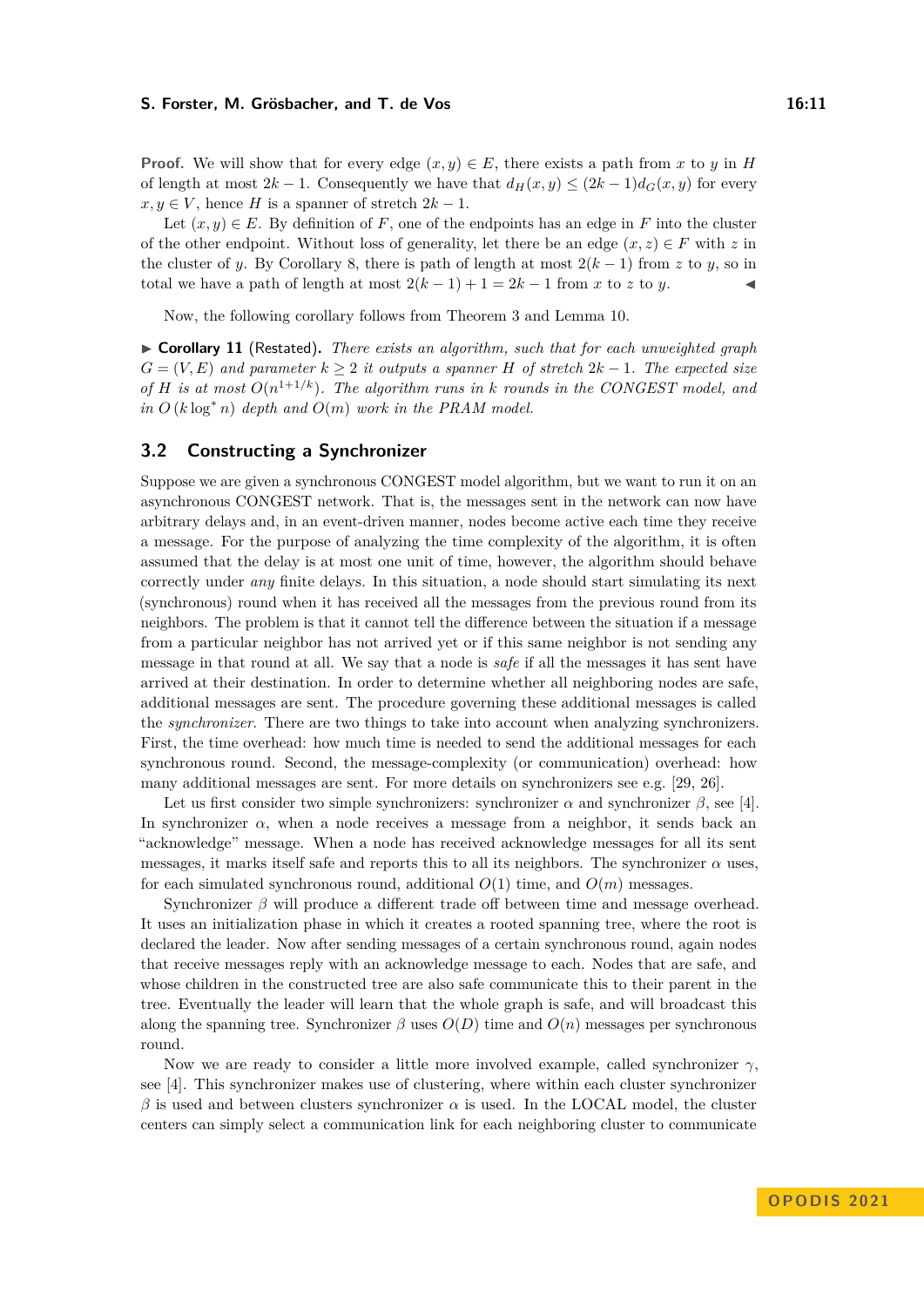#### **16:12 Spanners and Low Diameter Decompositions**

individually with the neighboring cluster centers [\[4\]](#page-14-0). However, in the CONGEST model, communicating information about neighboring clusters to the cluster center might lead to congestion problems. Using a slightly more careful analysis, the procedure can be adapted to the CONGEST model.

<span id="page-11-2"></span> $\blacktriangleright$  **Lemma 11** (Implicit in [\[4\]](#page-14-0)). *Given a*  $T(n)$ *-round synchronous CONGEST model algorithm for constructing a sparsified*  $(\zeta, \delta)$ *-low diameter decomposition, any synchronous*  $R(n)$ *-round M*(*n*)*-message complexity CONGEST model algorithm can be run on an asynchronous CONGEST network with a total of*  $O(M(n) + R(n)(\zeta + n))$  *messages, and, provided that each message incurs a delay of at most one time unit, in time*  $O(R(n)\delta)$ . The initialization *phase takes*  $O(T(n))$  *time, using*  $O((T(n) + \delta)m)$  *messages.* 

For a sketch of the algorithm, we refer to Appendix [A.](#page-16-0) If we plug in our clustering, we obtain the following theorem.

 $\triangleright$  **Theorem [5](#page-2-1)** (Restated). There exists an algorithm that, given  $k \geq 2$ , can run any synchron*ous R*(*n*)*-round M*(*n*)*-message complexity CONGEST model algorithm on an asynchronous CONGEST network. In expectation, the algorithm uses a total of*  $O(M(n) + R(n)n^{1+1/k})$ *messages. Provided that each message incurs a delay of at most one time unit, it takes*  $O(R(n)k)$  *rounds. The initialization phase takes*  $O(k)$  *time, using*  $O(km)$  *messages.* 

# <span id="page-11-0"></span>**4 Constructing a Low Diameter Decomposition**

In this section, we show that for an integer weighted graph the computed clustering is a probabilistic low diameter decomposition. To be precise, if we set  $p = \frac{\beta}{4}$ , and  $r =$  $\int \frac{1}{p} \ln \left( \frac{n^2}{p} \right)$  $\left(\frac{p^2}{p}\right) + \frac{1}{4p}$  we obtain a  $\left(\beta, O\left(\frac{\log n}{\beta}\right)\right)$ -low diameter decomposition. By Corollary [8,](#page-6-2) we know that each of the clusters has a strong diameter of at most  $2r = 2 \left[ \frac{1}{p} \ln \left( \frac{n^2}{p} \right) \right]$  $\frac{a^2}{p}$  +  $\frac{1}{4p}$  =  $O\left(\frac{\log n}{\beta}\right)$ . Now, we show that the probability that an edge  $e \in E$  is an inter-cluster edge is at most  $4p \cdot w(e) = \beta \cdot w(e)$ . We use a general proof structure from [\[31\]](#page-15-0), but make it more streamlined; we avoid an artificially constructed "midpoint" on the edge (*u, v*). Further, our proof borrows the idea of conditioning on the event  $E_{u',v',\alpha}$  from Xu [\[39\]](#page-15-22), which we adapt to our situation.

▶ **Lemma 12.** *For*  $(u, v) \in E$ *, the probability that u and v belong to different clusters is at*  $most\ 4p\cdot w(u,v)$ .

**Proof.** Suppose  $(u, v)$  is an inter-cluster edge. Without loss of generality, we assume  $d_{G'}(s, v) \leq d_{G'}(s, u)$ . By the triangle inequality, we have  $d_{G'}(s, u) \leq d_{G'}(s, v) + w(u, v)$ , hence we have  $d_{G'}(s, u) - d_{G'}(s, v) \leq w(u, v)$ . Using this, we can upper bound the probability that an edge  $(u, v)$  is an inter-cluster edge by the probability that this inequality holds. Note that we can assume  $4p \cdot w(u, v) < 1$ , otherwise the statement is trivially true.

We want to condition on the cluster center *v*<sup>'</sup> that satisfied  $d^{(v')}(s, u) = d_{G'}(s, v)$ , and on the cluster center  $u' \neq v'$  that minimizes  $d^{(u')}(s, u)$ . Moreover, we ask that these cluster respect the tie-breaking rule, i.e., both have minimal ID among all centers with equal distance. Finally, we condition on the value of  $d_{G'}(s, u)$ , which we set to  $\alpha$ . We call this event  $E_{u', v', \alpha}$ , which we formally define to hold when the following four conditions are satisfied **1.**  $d^{(v')}(s, u) \leq \alpha;$ 

<span id="page-11-1"></span>2. for  $w' \in V \setminus \{v'\}$  we either have  $d^{(w')}(s, v) > d^{(v')}(s, v)$ , or we have  $d^{(w')}(s, v) = d^{(v')}(s, v)$ and  $ID(v') < ID(w')$ ;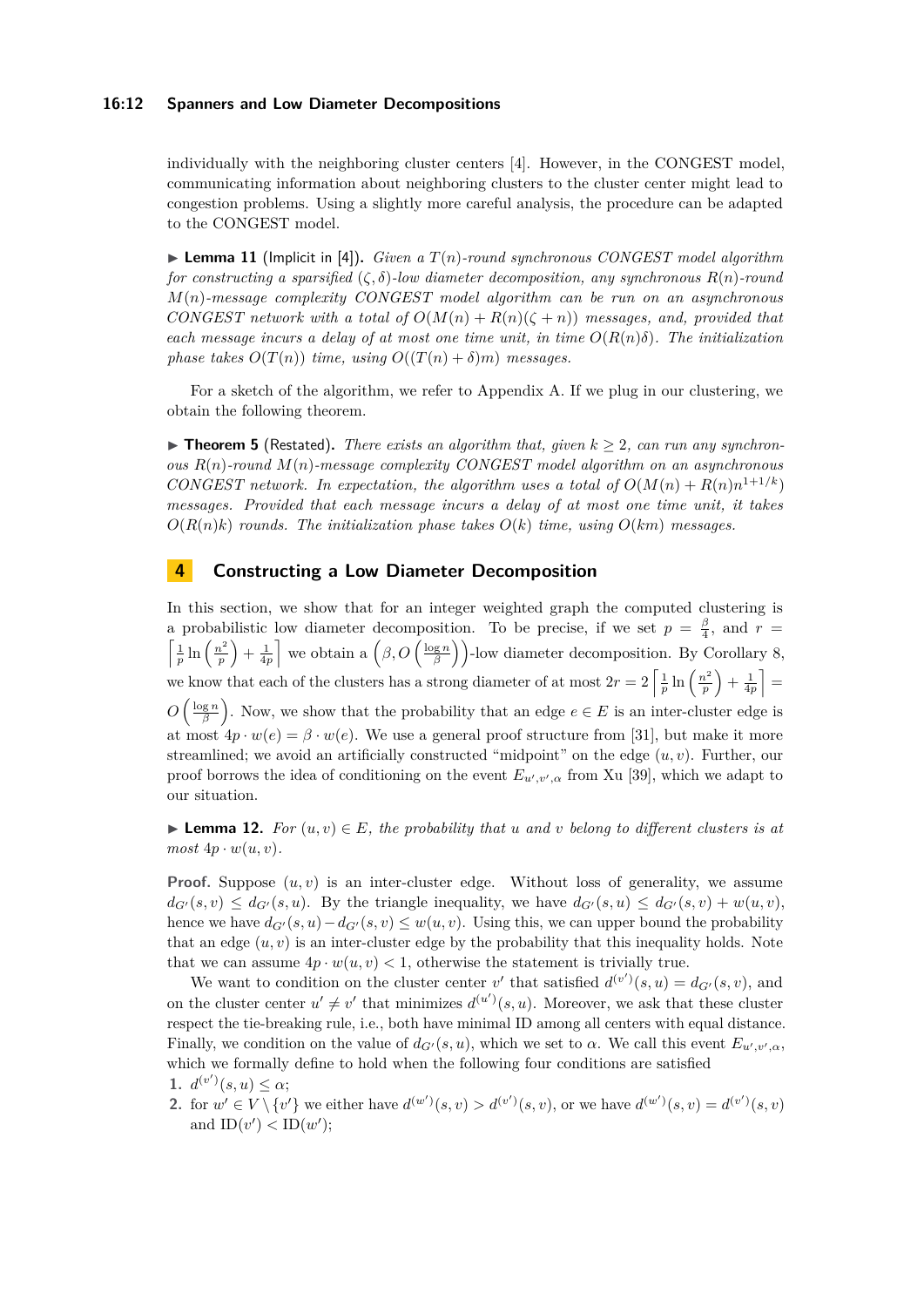#### **S. Forster, M. Grösbacher, and T. de Vos 16:13** 16:13

- <span id="page-12-0"></span>**3.**  $d^{(u')}(s, v) = \alpha;$
- <span id="page-12-1"></span>**4.** for  $w' \in V \setminus \{u', v'\}$  we either have  $d^{(w')}(s, u) > d^{(u')}(s, u)$ , or we have  $d^{(w')}(s, u) =$  $d^{(u')}(s, u)$  and  $ID(u') < ID(w')$ .

Now, we condition on  $E_{u',v',\alpha}$  and use the law of total probability:

 $\mathbb{P}[(u, v)$  is an inter-cluster edge

$$
= \sum_{u' \in V} \sum_{v' \in V \setminus \{u'\}} \sum_{\alpha} \mathbb{P}[(u, v) \text{ is an inter-cluster edge } | E_{u', v', \alpha}] \mathbb{P}[E_{u', v', \alpha}]
$$
  

$$
\leq \sum_{u' \in V} \sum_{v' \in V \setminus \{u'\}} \sum_{\alpha} 2 \mathbb{P}\left[d^{(u')}(s, u) - d^{(v')}(s, v) \leq w(u, v) \mid E_{u', v', \alpha}\right] \mathbb{P}[E_{u', v', \alpha}].
$$

For simplicity, we omit the bounds for the sum over *α*, which is a finite sum as we always have  $\alpha \leq r + m$ . The factor two appears because the event assumes  $d_{G'}(s, v) \leq d_{G'}(s, u)$ , hence we gain a factor two by symmetry of *u* and *v*. We look at the first probability more closely. We can loosen some of the event's restrictions, and just maintain  $d^{(v')}(s, v) \leq \alpha$ , as the event we examine is independent of conditions [2,](#page-11-1) [3,](#page-12-0) and [4](#page-12-1) of the event  $E_{u',v',\alpha}$ . We obtain

$$
\mathbb{P}\left[d^{(u')}(s,u) - d^{(v')}(s,v) \le w(u,v) \middle| E_{u',v',\alpha}\right]
$$
\n
$$
= \mathbb{P}\left[\alpha - d^{(v')}(s,v) \le w(u,v) \middle| d^{(v')}(s,v') \le \alpha\right]
$$
\n
$$
= \mathbb{P}\left[\delta_{v'} \le r + d_G(v',v) - \alpha + w(u,v) \middle| \delta_{v'} \ge r + d_G(v',v) - \alpha\right],
$$

where the last equality holds by definition of  $d^{(v')}(s, v)$ . Now if  $r + d_G(v', v) - \alpha + w(u, v) \leq r$ (or equivalently,  $\alpha \geq d_G(v', v) + w(u, v)$ ), we stay away from our cap on the geometric distribution, and hence we can apply the memoryless property of the geometric distribution to obtain

$$
\mathbb{P}\left[\delta_{v'} \le r + d_G(v', v) - \alpha + w(u, v) \mid \delta_{v'} \ge r + d_G(v', v) - \alpha\right]
$$
  
= 1 - (1 - p)^{w(u, v)}  

$$
\le pw(u, v),
$$

where the last step holds by Bernoulli's inequality. If we have  $r + d_G(v', v) - \alpha + w(u, v) > r$ (or equivalently,  $\alpha < d_G(v', v) + w(u, v)$ ), we show that the probability  $\mathbb{P}[E_{u', v', \alpha}]$  of the event taking place is already small:

$$
\mathbb{P}\left[E_{u',v',\alpha}\right] \leq \mathbb{P}\left[d^{(v')}(s,v) \leq \alpha \text{ and } d^{(u')}(s,u) = \alpha\right]
$$
  
=  $\mathbb{P}\left[\delta_{v'} \geq r + d_G(v',v) - \alpha\right] \mathbb{P}\left[d^{(u')}(s,u) = \alpha\right]$  (since the events are independent)  
 $\leq \mathbb{P}\left[\delta_{v'} \geq r - w(u,v)\right] \mathbb{P}\left[d^{(u')}(s,u) = \alpha\right],$ 

where the last equality holds as  $r + d_G(v', v) - \alpha + w(u, v) > r$ . We bound this probability as follows:

$$
\mathbb{P}\left[\delta_{v'} \geq r - w(u,v)\right] \mathbb{P}\left[d^{(u')}(s,u) = \alpha\right] \leq (1-p)^{r-w(u,v)} \mathbb{P}\left[d^{(u')}(s,u) = \alpha\right].
$$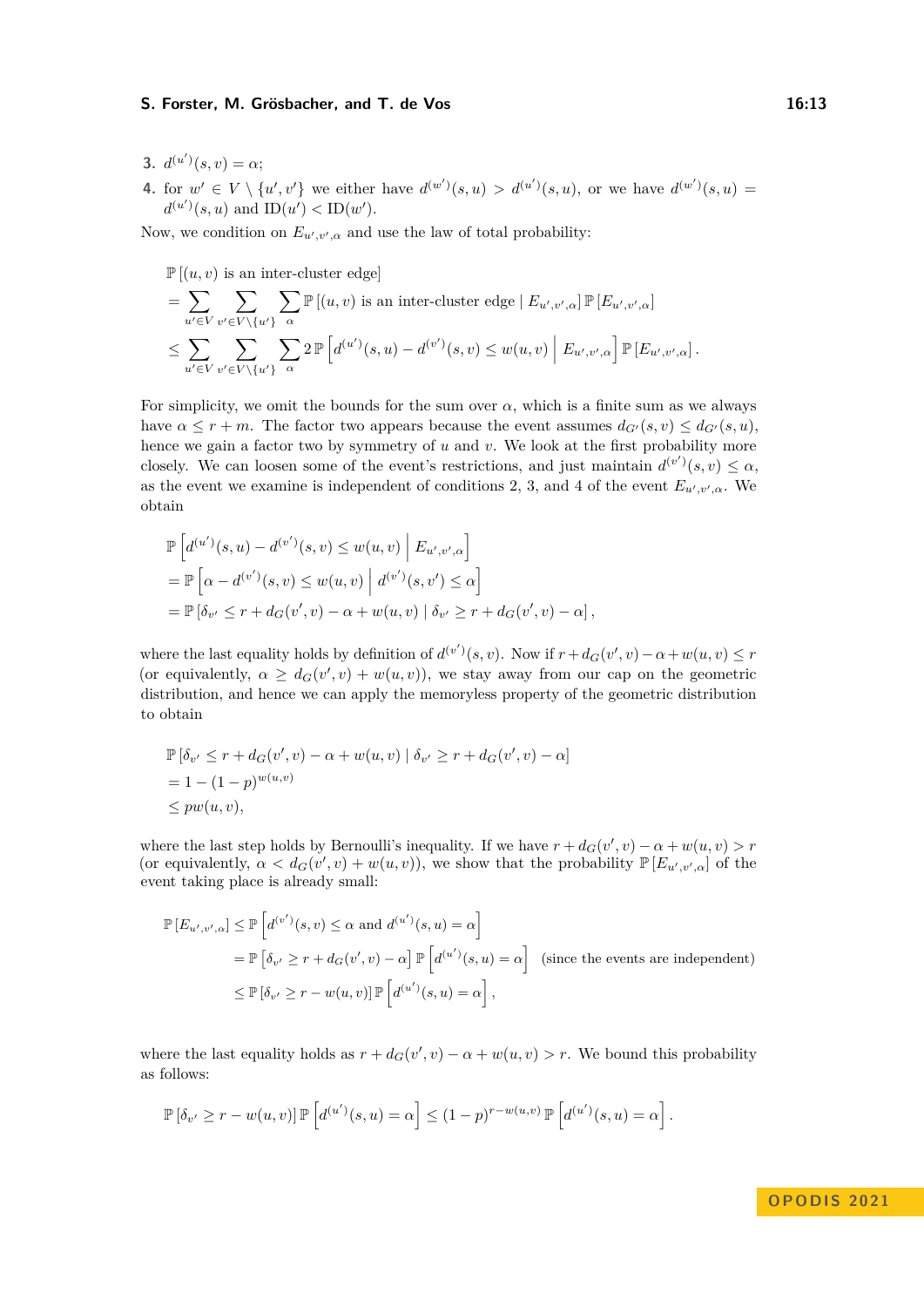#### **16:14 Spanners and Low Diameter Decompositions**

Now we use that  $r = \frac{1}{p} \ln \left( \frac{n^2}{p} \right)$  $\left(\frac{n^2}{p}\right) + \frac{1}{4p}$ , to obtain

$$
(1-p)^{r-w(u,v)} \le (1-p)^{\frac{1}{p}\ln\left(\frac{n^2}{p}\right) + \frac{1}{4p} - w(u,v)}
$$
  
\n
$$
\le \left((1-p)^{1/p}\right)^{\ln\left(\frac{n^2}{p}\right)}
$$
 (as  $4p \cdot w(u, v) \le 1$ )  
\n
$$
\le \frac{p}{n^2}.
$$

Combining all of this, we obtain

 $\mathbb{P}[(u, v)$  is an inter-cluster edge]

$$
\leq 2 \sum_{u' \in V} \sum_{v' \in V \setminus \{u'\}} \sum_{\alpha \geq d_G(v',v)+w(u,v)} \mathbb{P}\left[d^{(u')}(s,u) - d^{(v')}(s,v) \leq w(u,v) \Big| E_{u',v',\alpha}\right] \mathbb{P}[E_{u',v',\alpha}] \n+ 2 \sum_{u' \in V} \sum_{v' \in V \setminus \{u'\}} \sum_{\alpha < d_G(v',v)+w(u,v)} \mathbb{P}\left[d^{(u')}(s,u) - d^{(v')}(s,v) \leq w(u,v) \Big| E_{u',v',\alpha}\right] \mathbb{P}[E_{u',v',\alpha}] \n\leq 2 \sum_{u' \in V} \sum_{v' \in V \setminus \{u'\}} \sum_{\alpha \geq d_G(v',v)+w(u,v)} p \cdot w(u,v) \mathbb{P}[E_{u',v',\alpha}] \n+ 2 \sum_{u' \in V} \sum_{v' \in V \setminus \{u'\}} \sum_{\alpha < d_G(v',v)+w(u,v)} \frac{p}{n^2} \mathbb{P}\left[d^{(u')}(s,u) = \alpha\right] \n\leq 2p \cdot w(u,v) \sum_{u' \in V} \sum_{v' \in V \setminus \{u'\}} \sum_{\alpha} \mathbb{P}[E_{u',v',\alpha}] + 2 \frac{p}{n^2} \sum_{u' \in V} \sum_{v' \in V \setminus \{u'\}} \sum_{\alpha} \mathbb{P}\left[d^{(u')}(s,u) = \alpha\right].
$$

Next, we notice that all events  $E_{u',v',\alpha}$  are disjoint by design, so

$$
\sum_{u' \in V} \sum_{v' \in V \backslash \{u'\}} \sum_{\alpha} \mathbb{P} \left[E_{u',v',\alpha}\right] = 1.
$$

Clearly we have  $\sum_{\alpha} \mathbb{P}\left[d^{(u')}(s, u) = \alpha\right] = 1$ , as this is just a sum over all possible values of  $d^{(u')}(s, u)$ . Filling both in, we conclude

$$
\mathbb{P}[(u,v) \text{ is an inter-cluster edge}] \leq 2p \cdot w(u,v) + 2 \sum_{u' \in V} \sum_{v' \in V \setminus \{u'\}} \frac{p}{n^2} \leq 4p \cdot w(u,v).
$$

Together with Corollary [8,](#page-6-2) this gives us the following theorem.

 $\triangleright$  **Theorem [6](#page-3-0)** (Restated). *There exists an algorithm, such that for each graph*  $G = (V, E)$ *with integer weights*  $w: E \to \{1, \ldots, W\}$  *and parameter*  $\beta \in (0, 1]$  *it outputs a low diameter decomposition, whose components are clusters of strong diameter of at most*  $O\left(\frac{\log n}{\beta}\right)$ . *Moreover, each edge is an inter-cluster edge with probability at most*  $\beta \cdot w(u, v)$ . The *algorithm runs in*  $O\left(\frac{\log n}{\beta}\right)$  *rounds in the CONGEST model, and in*  $O\left(\frac{\log n \log^* n}{\beta}\right)$  *depth and O*(*m*) *work in the PRAM model.*

# **5 Conclusion**

We have presented an algorithm that computes a clustering, more precisely, a tree-supported sparsified low diameter decomposition. This directly leads to a sparse spanner and can be applied to compute a synchronizer for the CONGEST model. Moreover, we show that we also improve upon the state-of-the art for low diameter decompositions. By showing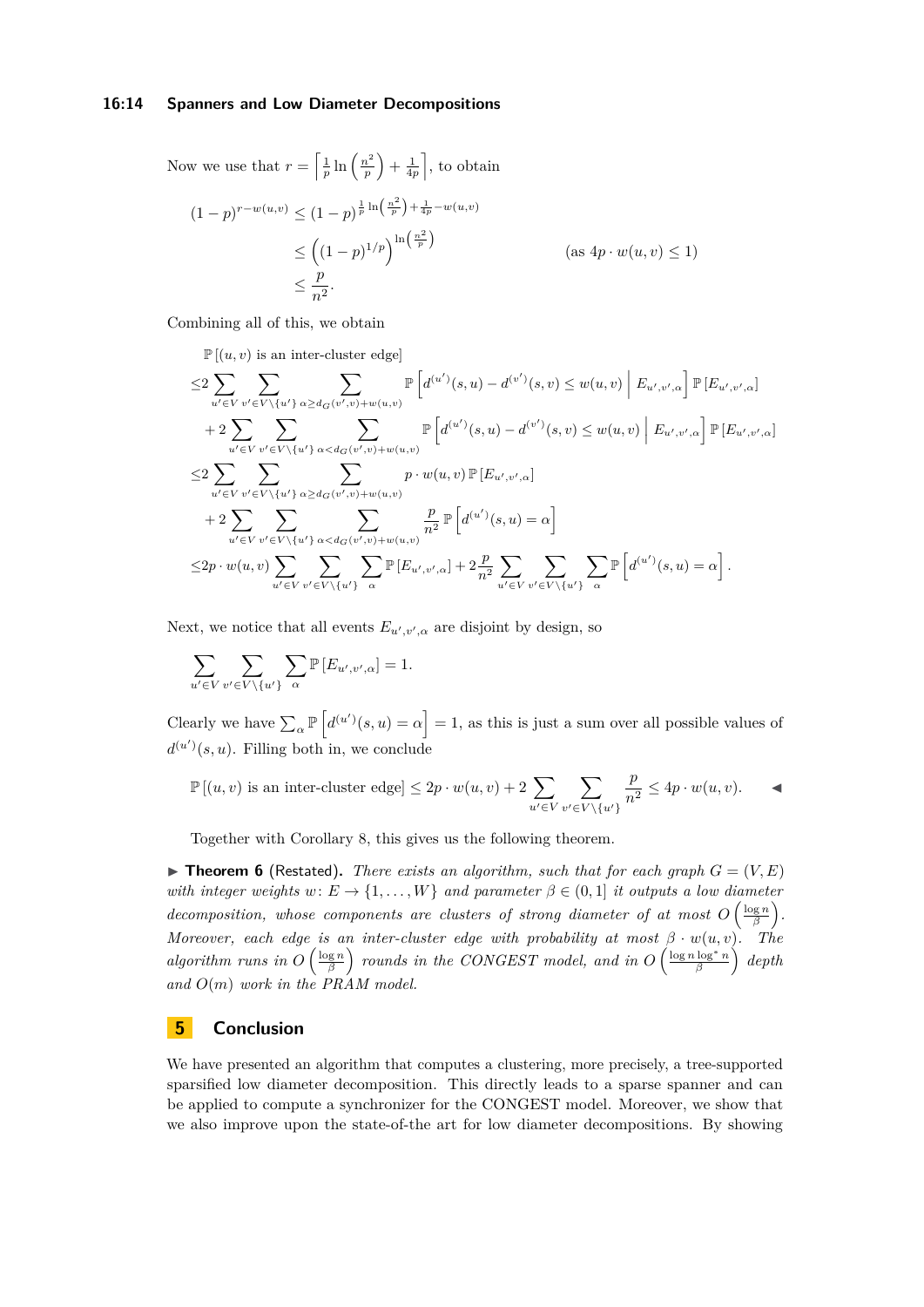#### **S. Forster, M. Grösbacher, and T. de Vos 16:15** 16:15

that clustering can be done using a capped geometric distribution, we improve on existing algorithms for spanners and low diameter decompositions in two ways. First, we obtain bounds on the diameter/stretch and running time that are independent of the random choices of the algorithm. Second, the discreteness of the geometric distribution fits the discrete nature of graph theoretical problems better than a continuous distribution. We believe this leads to a more intuitive algorithm.

A natural question that remains is whether it would be possible to give a with-highprobability bound on the total number of inter-cluster edges or the size of the spanner rather than an in-expectation bound. A more ambitious goal is to develop a completely deterministic algorithm with the same bounds, improving on the work of Ghaffari and Kuhn [\[20\]](#page-15-23).

#### **References**

- <span id="page-14-6"></span>**1** Vedat Levi Alev, Nima Anari, Lap Chi Lau, and Shayan Oveis Gharan. Graph clustering using effective resistance. In *Proc. of the Innovations in Theoretical Computer Science Conference (ITCS)*, pages 41:1–41:16, 2018.
- <span id="page-14-1"></span>**2** Noga Alon, Richard M Karp, David Peleg, and Douglas West. A graph-theoretic game and its application to the *k*-server problem. *SIAM Journal on Computing*, 24(1):78–100, 1995.
- <span id="page-14-13"></span>**3** Ingo Althöfer, Gautam Das, David Dobkin, Deborah Joseph, and José Soares. On sparse spanners of weighted graphs. *Discrete & Computational Geometry*, 9(1):81–100, 1993.
- <span id="page-14-0"></span>**4** Baruch Awerbuch. Complexity of network synchronization. *Journal of the ACM*, 32(4):804–823, 1985.
- <span id="page-14-12"></span>**5** Baruch Awerbuch, Bonnie Berger, Lenore Cowen, and David Peleg. Near-linear cost sequential and distributed constructions of sparse neighborhood covers. In *Proc. of the Conference on Foundations of Computer Science (FOCS)*, pages 638–647, 1993.
- <span id="page-14-7"></span>**6** Baruch Awerbuch, Andrew V Goldberg, Michael Luby, and Serge A Plotkin. Network decomposition and locality in distributed computation. In *Proc. of the Conference on Foundations of Computer Science (FOCS)*, volume 30, pages 364–369, 1989.
- <span id="page-14-11"></span>**7** Baruch Awerbuch, Boaz Patt-Shamir, David Peleg, and Michael Saks. Adapting to asynchronous dynamic networks. In *Proc. of the Symposium on Theory of Computing (STOC)*, pages 557–570, 1992.
- <span id="page-14-14"></span>**8** Baruch Awerbuch and David Peleg. Network synchronization with polylogarithmic overhead. In *Proc, of the Symposium on Foundations of Computer Science (FOCS)*, pages 514–522, 1990.
- <span id="page-14-2"></span>**9** Yair Bartal. Probabilistic approximation of metric spaces and its algorithmic applications. In *Proc. of the Conference on Foundations of Computer Science (FOCS)*, pages 184–193, 1996.
- <span id="page-14-9"></span>**10** Yair Bartal. On approximating arbitrary metrices by tree metrics. In *Proc. of the Symposium on Theory of Computing (STOC)*, pages 161–168, 1998.
- <span id="page-14-10"></span>**11** Surender Baswana and Sandeep Sen. A simple and linear time randomized algorithm for computing sparse spanners in weighted graphs. *Random Structures & Algorithms*, 30(4):532– 563, 2007.
- <span id="page-14-3"></span>**12** Keren Censor-Hillel, Bernhard Haeupler, Jonathan Kelner, and Petar Maymounkov. Global computation in a poorly connected world: fast rumor spreading with no dependence on conductance. In *Proc. of the Symposium on Theory of Computing (STOC)*, pages 961–970, 2012.
- <span id="page-14-4"></span>**13** Yi-Jun Chang, Seth Pettie, and Hengjie Zhang. Distributed triangle detection via expander decomposition. In *Proc. of the Symposium on Discrete Algorithms (SODA)*, pages 821–840, 2019.
- <span id="page-14-5"></span>**14** Yi-Jun Chang and Thatchaphol Saranurak. Deterministic distributed expander decomposition and routing with applications in distributed derandomization. In *Proc. of the Symposium on Foundations of Computer Science (FOCS)*, pages 377–388, 2020.
- <span id="page-14-8"></span>**15** Edith Cohen. Polylog-time and near-linear work approximation scheme for undirected shortest paths. In *Proc. of the Symposium on Theory of Computing (STOC)*, pages 16–26, 1994.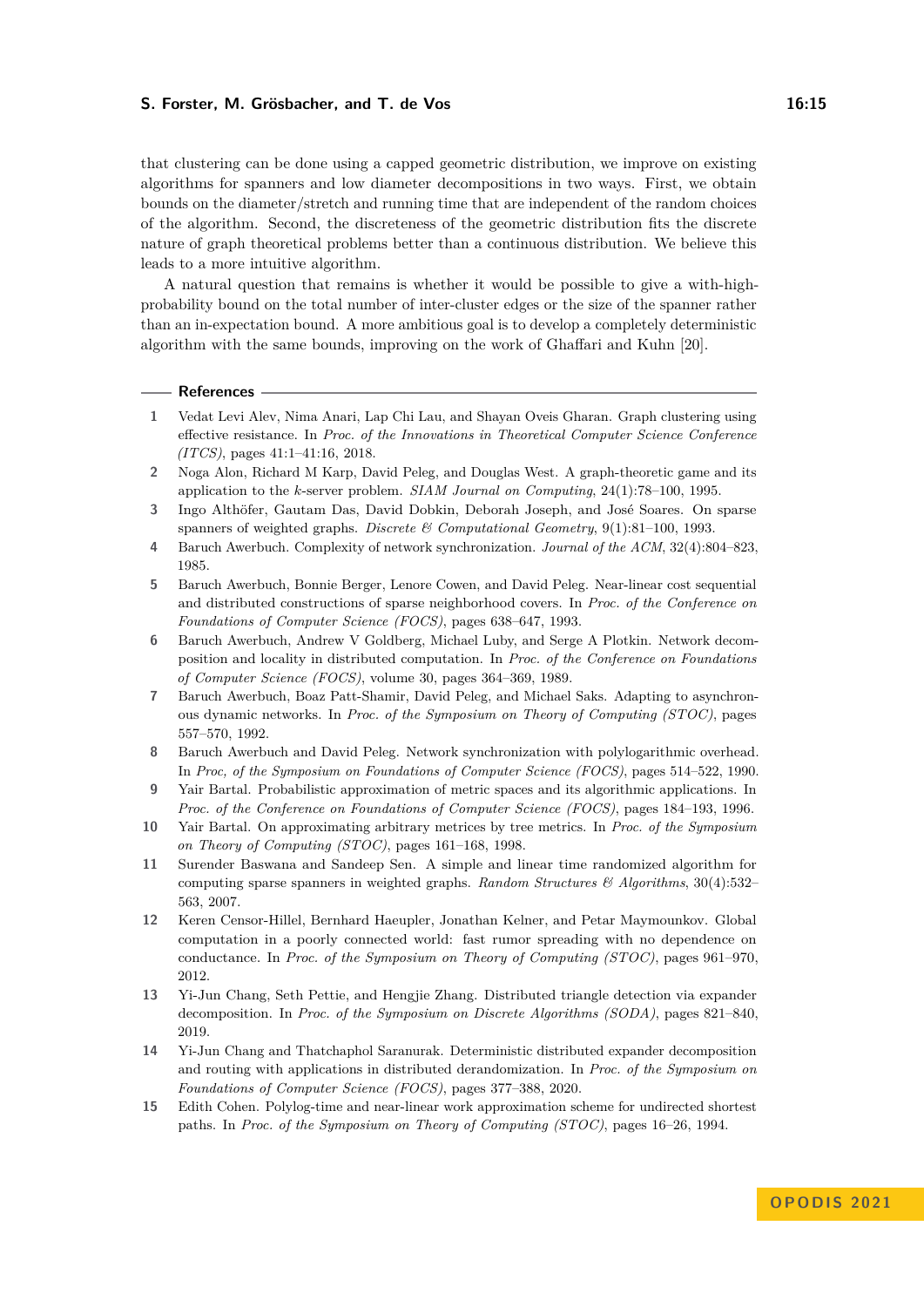#### **16:16 Spanners and Low Diameter Decompositions**

- <span id="page-15-8"></span>**16** Edith Cohen. Fast algorithms for constructing *t*-spanners and paths with stretch *t*. *SIAM Journal on Computing*, 28(1):210–236, 1998.
- <span id="page-15-7"></span>**17** Michael Elkin and Ofer Neiman. Efficient algorithms for constructing very sparse spanners and emulators. *ACM Transactions on Algorithms (TALG)*, 15, 2019.
- <span id="page-15-12"></span>**18** Arnold Filtser and Shay Solomon. The greedy spanner is existentially optimal. In *Proc. of the Symposium on Principles of Distributed Computing (PODC)*, pages 9–17, 2016.
- <span id="page-15-15"></span>**19** Sebastian Forster and Gramoz Goranci. Dynamic low-stretch trees via dynamic low-diameter decompositions. In *Proc. of the Symposium on Theory of Computing (STOC)*, pages 377–388, New York, NY, USA, 2019.
- <span id="page-15-23"></span>**20** Mohsen Ghaffari and Fabian Kuhn. Derandomizing distributed algorithms with small messages: Spanners and dominating set. In *Proc. of the Symposium on Distributed Computing (DISC)*, pages 29:1–29:17, 2018.
- <span id="page-15-19"></span>**21** Joseph Gil, Yossi Matias, and Uzi Vishkin. Towards a theory of nearly constant time parallel algorithms. In *Proc. of the Symposium of Foundations of Computer Science (FOCS)*, pages 698–710, 1991.
- <span id="page-15-1"></span>**22** Oded Goldreich and Dana Ron. A sublinear bipartiteness tester for bounded degree graphs. *Combinatorica*, 19(3):335–373, 1999.
- <span id="page-15-14"></span>**23** Shay Halperin and Uri Zwick. Personal communication, 1993.
- <span id="page-15-2"></span>**24** Ravi Kannan, Santosh Vempala, and Adrian Vetta. On clusterings: Good, bad and spectral. *Journal of the ACM*, 51(3):497–515, 2004.
- <span id="page-15-18"></span>**25** Philip N Klein and Sairam Subramanian. A randomized parallel algorithm for single-source shortest paths. *Journal of Algorithms*, 25(2):205–220, 1997.
- <span id="page-15-21"></span>**26** Ajay D Kshemkalyani and Mukesh Singhal. *Distributed computing: principles, algorithms, and systems*. Cambridge University Press, 2011.
- <span id="page-15-5"></span>**27** Tom Leighton and Satish Rao. Multicommodity max-flow min-cut theorems and their use in designing approximation algorithms. *Journal of the ACM*, 46(6):787–832, 1999.
- <span id="page-15-16"></span>**28** Nathan Linial and Michael Saks. Low diameter graph decompositions. *Combinatorica*, 13(4):441–454, 1993.
- <span id="page-15-20"></span>**29** Nancy A Lynch. *Distributed algorithms*. Elsevier, 1996.
- <span id="page-15-6"></span>**30** Gary L Miller, Richard Peng, Adrian Vladu, and Shen Chen Xu. Improved parallel algorithms for spanners and hopsets. In *Proc. Symposium on Parallelism in Algorithms and Architectures (SPAA)*, pages 192–201, 2015.
- <span id="page-15-0"></span>**31** Gary L Miller, Richard Peng, and Shen Xu. Parallel graph decompositions using random shifts. *Proc. of the Symposium on Parallelism in Algorithms and Architectures (SPAA)*, pages 196–203, 2013.
- <span id="page-15-10"></span>**32** David Peleg. Proximity-preserving labeling schemes. *Journal of Graph Theory*, 33(3):167–176, 2000.
- <span id="page-15-11"></span>**33** David Peleg and Eli Upfal. A trade-off between space and efficiency for routing tables. *Journal of the ACM*, 36(3):510–530, 1989.
- <span id="page-15-13"></span>**34** Liam Roditty and Uri Zwick. On dynamic shortest paths problems. In *Proc. of the European Symposium on Algorithms (ESA)*, pages 580–591, 2004.
- <span id="page-15-4"></span>**35** Thatchaphol Saranurak and Di Wang. Expander decomposition and pruning: Faster, stronger, and simpler. In *Proc. of the Symposium on Discrete Algorithms (SODA)*, pages 2616–2635, 2019.
- <span id="page-15-3"></span>**36** Daniel A Spielman and Shang-Hua Teng. Spectral sparsification of graphs. *SIAM Journal on Computing*, 40(4):981–1025, 2011.
- <span id="page-15-17"></span>**37** Mikkel Thorup. Undirected single-source shortest paths with positive integer weights in linear time. *Journal of the ACM*, 46(3):362–394, 1999.
- <span id="page-15-9"></span>**38** Mikkel Thorup and Uri Zwick. Approximate distance oracles. *Journal of the ACM*, 52(1):1–24, 2005.
- <span id="page-15-22"></span>**39** Shen Chen Xu. *Exponential Start Time Clustering and its Applications in Spectral Graph Theory*. PhD thesis, Carnegie Mellon University, Pittsburgh, 2017.